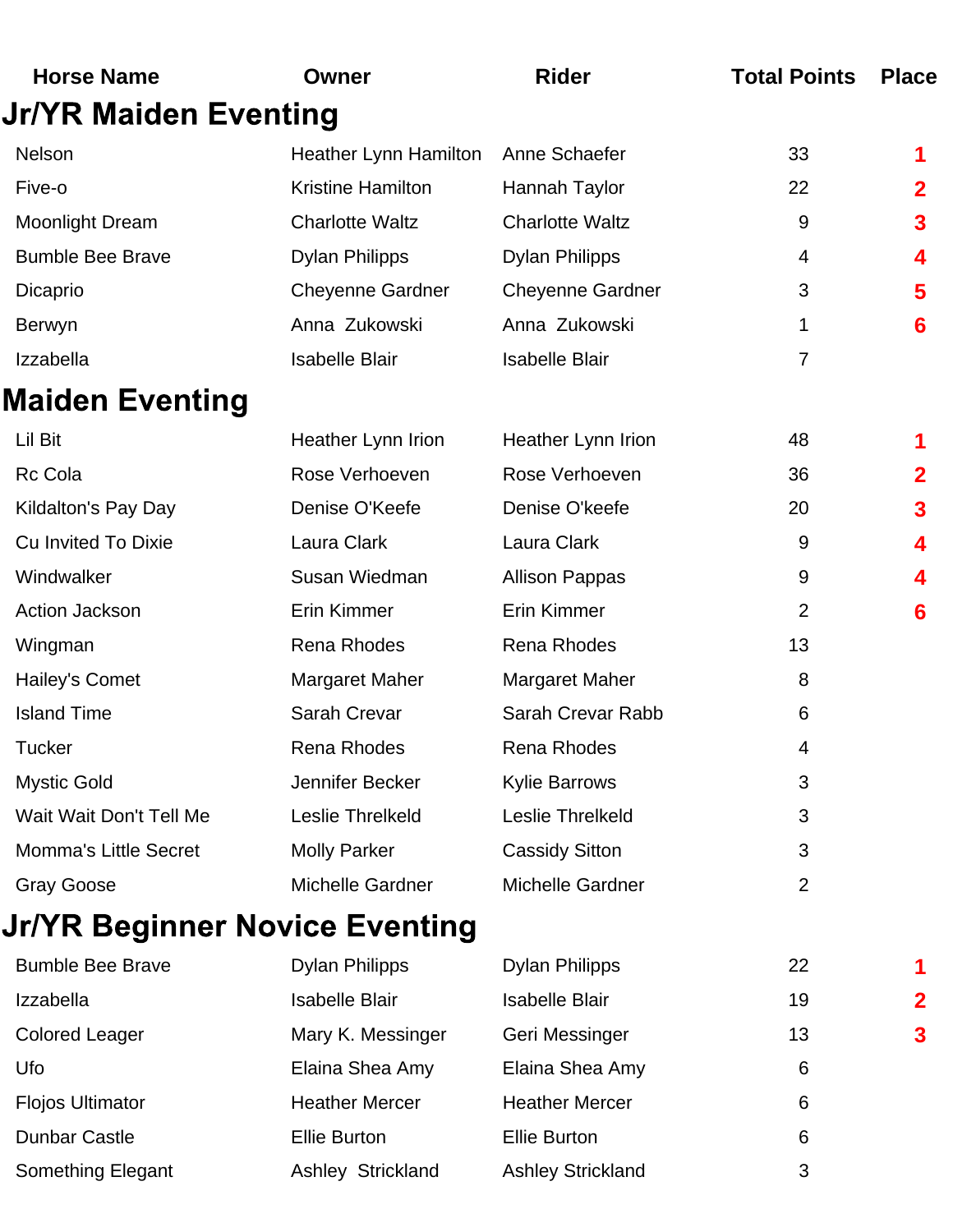| <b>Horse Name</b>               | Owner                    | <b>Rider</b>                | <b>Total Points</b> | <b>Place</b> |
|---------------------------------|--------------------------|-----------------------------|---------------------|--------------|
| <b>Beginner Novice Eventing</b> |                          |                             |                     |              |
| Action Jackson                  | Erin Kimmer              | Erin Kimmer                 | 36                  | 1            |
| <b>CF Baltic Royal Tee</b>      | Heather B King           | Heather B King              | 20                  | $\mathbf 2$  |
| Avatar                          | Jenna Cantor             | Jenna Cantor                | 18                  | 3            |
| Legend Vii                      | Anne Huberth             | Anne Huberth                | 14                  | 4            |
| <b>Gray Goose</b>               | <b>Michelle Gardner</b>  | <b>Michelle Gardner</b>     | 8                   | 5            |
| Sandokan                        | Debi Sutton              | <b>Ellen Shaw</b>           | 7                   | 6            |
| <b>Highly Discreet</b>          | Amy Howes                | Amy Howes                   | 7                   | 6            |
| Franceska                       | Michele E. Karwoski      | Michele Karwoski            | 6                   |              |
| Liberace                        | Karyn Becerra            | Karyn Becerra               | 6                   |              |
| Lil Bit                         | Heather Lynn Irion       | Heather Lynn Irion          | 6                   |              |
| <b>Momma's Little Secret</b>    | <b>Molly Parker</b>      | <b>Molly Parker</b>         | 5                   |              |
| Spencer                         | Amy Bresky               | Amy Bresky                  | 3                   |              |
| <b>Howies Shootin Star</b>      | Deborah Craycraft        | Deborah Craycraft           | $\overline{2}$      |              |
| Nikki                           | Nicole Hatfield          | <b>Nicole Hatfield</b>      | $\overline{2}$      |              |
| Ck La Lori                      | <b>Taylor Hollern</b>    | <b>Taylor Hollern</b>       | $\overline{2}$      |              |
| Turner                          | Lori Heim                | Lori Heim                   | $\overline{2}$      |              |
| C Me Go                         | Joan Howard              | Joan Howard                 | 1                   |              |
| Easy Company                    | <b>Bob Thornton</b>      | <b>Bob Thornton</b>         | 1                   |              |
| <b>Barley</b>                   | Jennie Dirienzo          | <b>Amanda Miller Atkins</b> | 1                   |              |
| <b>Jr/YR Novice Eventing</b>    |                          |                             |                     |              |
| Artemis                         | Campbell Jourdian        | Campbell Jourdian           | 22                  | 1            |
| <b>George Thoughly Good</b>     | Rebecca Mahaffey         | Rebecca Mahaffey            | 19                  | 2            |
| Tuscarora                       | <b>Shannon Allen</b>     | <b>Shannon Allen</b>        | 15                  | 3            |
| River                           | Rebecca Neuffer          | Rebecca Neuffer             | 13                  | 4            |
| Indian Summer Kaylee            | <b>Colette Leber</b>     | <b>Colette Leber</b>        | 7                   | 5            |
| This Bid's For You              | <b>Elleanor Dembosky</b> | <b>Elleanor Dembosky</b>    | 5                   | 6            |
| GayfieldsTalladega Knight       | <b>Ellie Burton</b>      | <b>Ellie Burton</b>         | 6                   |              |
| Merrylegs                       | <b>Colette Leber</b>     | <b>Colette Leber</b>        | 6                   |              |
| Izzabella                       | <b>Isabelle Blair</b>    | <b>Isabelle Blair</b>       | 4                   |              |
| <b>Dunbar Castle</b>            | <b>Ellie Burton</b>      | <b>Ellie Burton</b>         | 3                   |              |
| <b>Stunt Pilot</b>              | Kicki Nordlander         | Anna Fatakhova              |                     |              |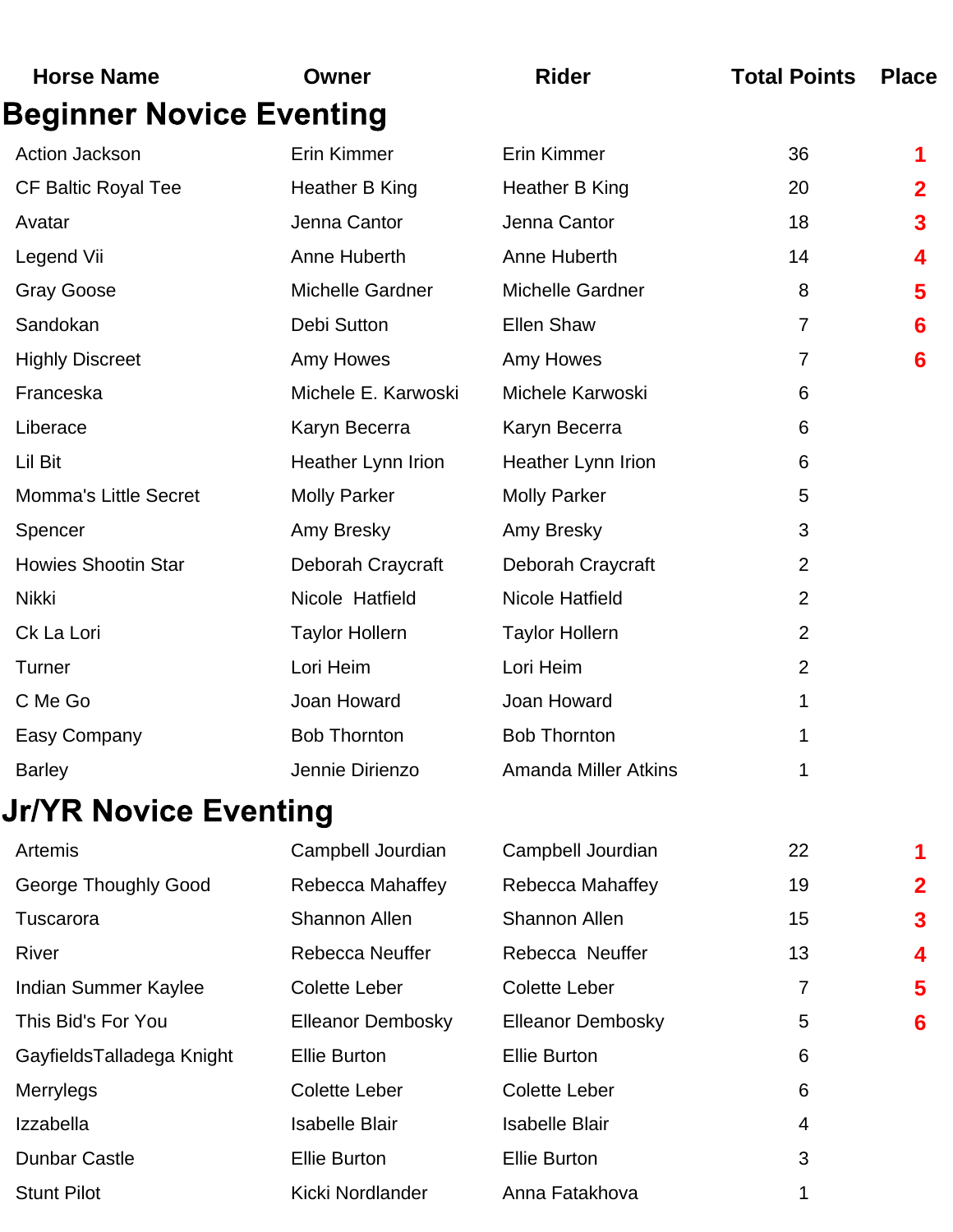#### *Jr/YR Novice Eventing Cont'd.*

| <b>Horse Name</b>            | Owner                    | <b>Rider</b>                | <b>Total Points</b> | <b>Place</b> |
|------------------------------|--------------------------|-----------------------------|---------------------|--------------|
| Don Alejandro                | <b>Traher Albright</b>   | Alexsandrya Albright        | 1                   |              |
| <b>Novice Eventing</b>       |                          |                             |                     |              |
| Madden                       | <b>Samantha Morris</b>   | <b>Samantha Morris</b>      | 94                  |              |
| Cf Baltic Royal Tee          | Heather B King           | Heather B King              | 25                  | 2            |
| Zoie                         | Perci Warren             | <b>Rachel King</b>          | 24                  | 3            |
| <b>Cma Special Messenger</b> | <b>Michelle Frazier</b>  | <b>Andrew Mcconnon</b>      | 20                  | 4            |
| <b>Highly Discreet</b>       | Amy Howes                | Amy Howes                   | 18                  | 5            |
| <b>Irish Punch</b>           | Amy Miller               | Amy Miller                  | 8                   | 6            |
| Hurricane Allie              | <b>Kimberly Rushton</b>  | <b>Kimberly Rushton</b>     | 8                   |              |
| Franceska                    | Michele E. Karwoski      | Michele Karwoski            | $\overline{7}$      |              |
| Ima Dotted Lena              | <b>Taylor Hollern</b>    | <b>Taylor Hollern</b>       | $\overline{7}$      |              |
| <b>Belleek</b>               | Patricia Murphey         | Patricia Murphey            | 6                   |              |
| Five-o                       | <b>Kristine Hamilton</b> | <b>Kris Hamilton</b>        | 6                   |              |
| <b>Cma Special Messenger</b> | <b>Michelle Frazier</b>  | <b>Michelle Frazier</b>     | 6                   |              |
| Nz Highlander                | Joan Hilsman             | Joan Hilsman                | 4                   |              |
| <b>Action Jackson</b>        | Erin Kimmer              | Erin Kimmer                 | 4                   |              |
| Make My Day                  | <b>Kathy Bennett</b>     | <b>Kathy Bennett</b>        | 3                   |              |
| <b>Barley</b>                | Jennie Dirienzo          | <b>Amanda Miller Atkins</b> | 1                   |              |
| Jr/YR Training Eventing      |                          |                             |                     |              |
| River                        | Rebecca Neuffer          | Rebecca Neuffer             | 19                  |              |
| Let's Lindy                  | Katherine Christopher    | Katherine Christopher       | 15                  | 2            |
| <b>Ringfort Swan Song</b>    | Mikaela Kantorowski      | Mikaela Kantorowski         | 10                  | 3            |
| Artemis                      | Campbell Jourdian        | Campbell Jourdian           | 9                   | 4            |
| <b>Chocolate Martini</b>     | Maya Montani             | Maya Montani                | 7                   | 5            |
| This Bid's For You           | Elleanor Dembosky        | <b>Elleanor Dembosky</b>    | 3                   | 6            |
| George Thoughly Good         | Rebecca Mahaffey         | Rebecca Mahaffey            | 3                   |              |
| <b>Stunt Pilot</b>           | Kicki Nordlander         | Anna Fatakhova              | 1                   |              |
| <b>Training Eventing</b>     |                          |                             |                     |              |
| <b>Quantum Leap</b>          | <b>Kylie Barrows</b>     | <b>Kylie Barrows</b>        | 28                  |              |
| <b>Cma Special Messenger</b> | <b>Michelle Frazier</b>  | <b>Michelle Frazier</b>     | 19                  |              |

NZ Highlander Joan Hilsman Joan Hilsman 16 **3**

Irish Punch Amy Miller Amy Miller 14 **4**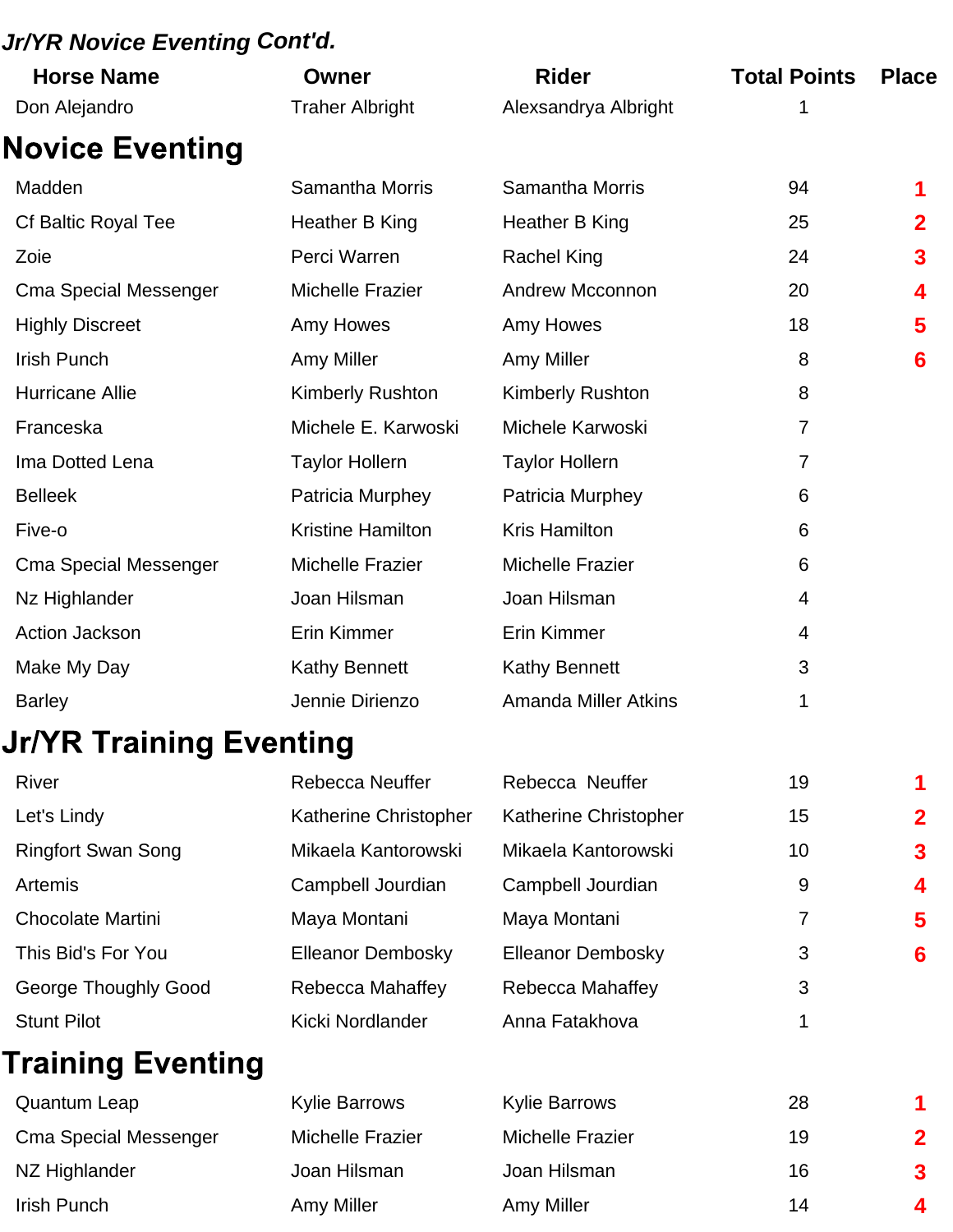#### *Training Eventing Cont'd.*

| <b>Horse Name</b>                 | Owner                        | <b>Rider</b>           | <b>Total Points</b> | <b>Place</b>            |
|-----------------------------------|------------------------------|------------------------|---------------------|-------------------------|
| Rahav                             | Diana Abernethy              | Diana Abernethy        | 12                  | 5                       |
| Hs Wolf                           | <b>Rachel Galambos</b>       | <b>Rachel Galambos</b> | 9                   | 6                       |
| Tangled Up In Blue                | Andrea Hammer                | Andrea Hammer          | 24                  |                         |
| Dragoon II                        | <b>Ashley Grandis</b>        | <b>Ashley Grandis</b>  | 6                   |                         |
| Five-o                            | <b>Kristine Hamilton</b>     | <b>Kris Hamilton</b>   | $\overline{2}$      |                         |
| <b>Chocolate Martini</b>          | Maya Montani                 | Doug Payne             | $\overline{2}$      |                         |
| <b>Business Class</b>             | Sarah Baker                  | Sarah Baker            | $\overline{2}$      |                         |
| <b>Preliminary Eventing</b>       |                              |                        |                     |                         |
| <b>Ringfort Swan Song</b>         | Mikaela Kantorowski          | Mikaela Kantorowski    | 12                  | 1                       |
| <b>Quantum Leap</b>               | <b>Kylie Barrows</b>         | <b>Kylie Barrows</b>   | 8                   | $\overline{2}$          |
| <b>HS Wolf</b>                    | <b>Rachel Galambos</b>       | <b>Rachel Galambos</b> | 8                   | $\mathbf 2$             |
| Easy Effort Ace                   | Kicki Nordlander             | Anna Fatakhova         | $\overline{2}$      |                         |
| <b>Jr/YR Intro Level Dressage</b> |                              |                        |                     |                         |
| Nelson                            | <b>Heather Lynn Hamilton</b> | Anne Schaefer          | 67.8237             | 1                       |
| La Vida Loca                      | <b>Isabelle Derby</b>        | <b>Isabelle Derby</b>  | 63.8003             | $\mathbf 2$             |
| <b>Close The Deal</b>             | Liliana Nabhan               | Liliana Nabhan         | 40.9688             | $\overline{\mathbf{3}}$ |
| Florentino                        | Erin Kenny                   | Erin Kenny             | 9.0314              |                         |
| Dunvegan                          | McKenna Shook                | Mckenna Shook          | 6.5625              |                         |
| Five-o                            | <b>Kristine Hamilton</b>     | Hannah Taylor          | 3.6625              |                         |
| <b>AA Intro Level Dressage</b>    |                              |                        |                     |                         |
| Ck La Lori                        | <b>Taylor Hollern</b>        | <b>Taylor Hollern</b>  | 126.3987            | 1                       |
| <b>Summertime Sunshine</b>        | Kim Dabolt                   | Kim Dabolt             | 121.7026            | $\mathbf 2$             |
| San Jaco Twf                      | Radka Heineman               | Radka Heineman         | 109.3450            | $\overline{\mathbf{3}}$ |
| Oakley                            | Amy Baumgartner              | Amy Baumgartner        | 67.9660             | 4                       |
| <b>Wild Hearted Prince</b>        | Carla Baudoin                | Carla Baudoin          | 55.8128             | 5                       |
| <b>Island Time</b>                | Sarah Crevar                 | Sarah Crevar Rabb      | 24.5562             | 6                       |
| Regina Coeli                      | <b>Gretchen Colby</b>        | <b>Gretchen Colby</b>  | 20.7813             |                         |
| Ferrante                          | John Schaaf                  | John Schaaf            | 20.5938             |                         |
| Remember Me!                      | <b>Briana Atwell</b>         | <b>Michelle Martin</b> | 18.1564             |                         |
| Dulcinea Hvh                      | Caroline O'Hare              | Caroline O'Hare        | 13.7495             |                         |
| Hit the Bulls Eye                 | Jenna Evenson                | Jenna Eggleston        | 12.1626             |                         |
| Party's Miss Favor                | <b>Jennifer Fales</b>        | <b>Jennifer Fales</b>  | 11.9375             |                         |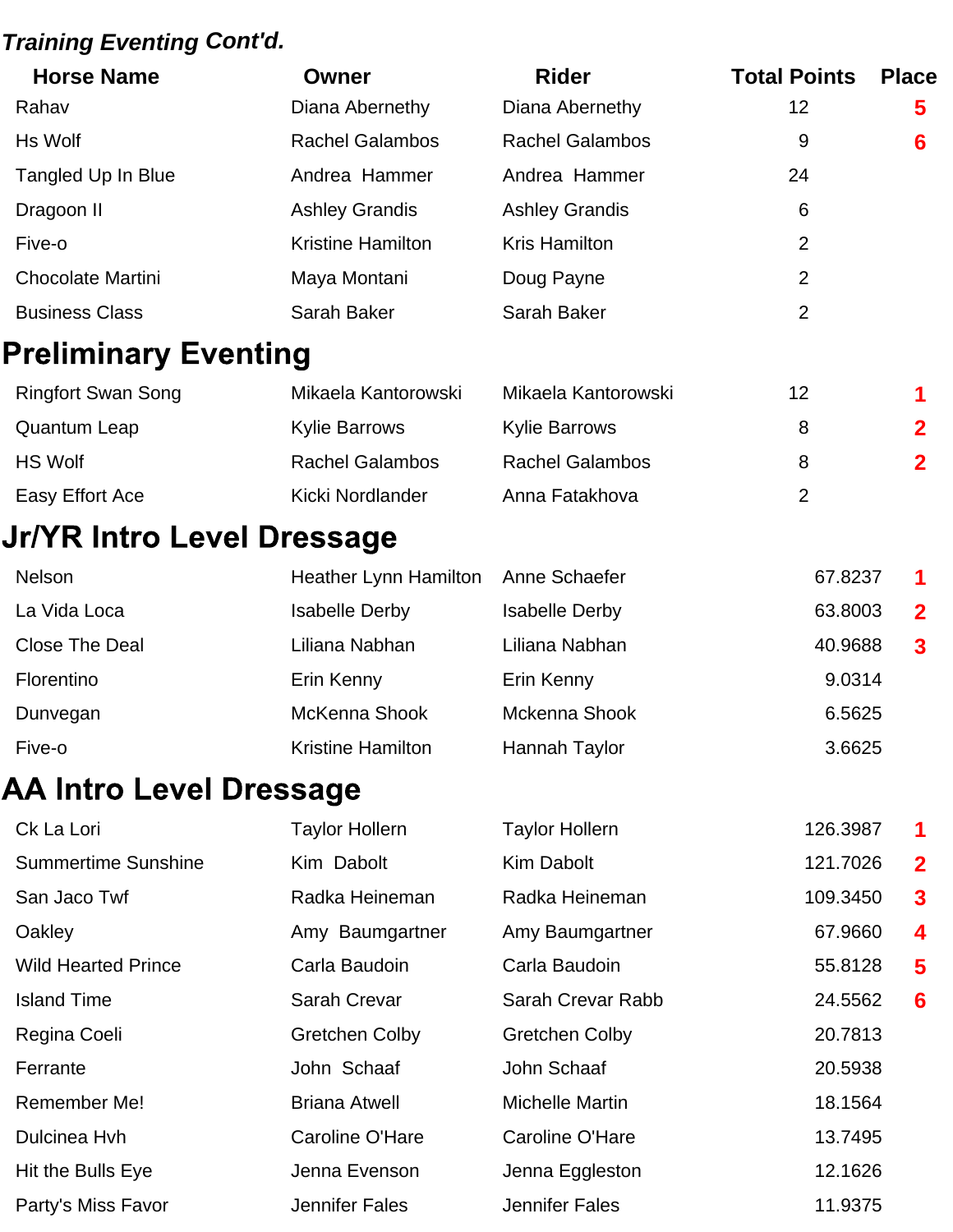## *AA Intro Level Dressage Cont'd.*

| <b>Horse Name</b>       | Owner               | <b>Rider</b>        | <b>Total Points</b><br><b>Place</b> |
|-------------------------|---------------------|---------------------|-------------------------------------|
| Tessa Amke De Vries     | Elizabeth Smith     | Elizabeth Smith     | 11.8625                             |
| <b>Vsf Riverdance</b>   | Lisa Brewer         | Lisa Brewer         | 9.5813                              |
| <b>Baby</b>             | Jennie Dirienzo     | Jennie Dirienzo     | 6.7345                              |
| Pieter Poll             | Carla Clyman        | Carla Clyman        | 6.5814                              |
| Dinwiddy Diva           | Anne Waltz          | Anne Waltz          | 6.4700                              |
| <b>Princess Grayce</b>  | <b>Tammy Poovey</b> | <b>Tammy Poovey</b> | 6.4500                              |
| Stargazer Lilly         | Karen Allred        | Karen Allred        | 6.4065                              |
| <b>Tucker</b>           | <b>Rena Rhodes</b>  | Michelle Gardner    | 3.4530                              |
| <b>Rush This Moment</b> | Jessa McCartney     | Jessa McCartney     | 3.2050                              |
| Freedoms Poco Bar       | Suzan Johnston      | Suzan Johnston      | 3.0780                              |
| <b>Mystic Gold</b>      | Jennifer Becker     | Jennifer Becker     | 2.8438                              |

# **Jr/YR Training Level Dressage**

| Parker's Pride            | Casey Folks              | <b>Casey Folks</b>       | 200.1080 | 1            |
|---------------------------|--------------------------|--------------------------|----------|--------------|
| <b>Honey Nutt Chex</b>    | Lisa Dickerson           | Lisa Dickerson           | 181.9672 | $\mathbf{2}$ |
| Joie De Vivre             | Leah James James         | Leah James               | 138.2511 | 3            |
| <b>Bumble Bee Brave</b>   | <b>Dylan Philipps</b>    | <b>Dylan Philipps</b>    | 122.6257 | 4            |
| <b>Tempting Fate</b>      | <b>Emily Inkrote</b>     | <b>Emily Inkrote</b>     | 94.2275  | 5            |
| Dunvegan                  | McKenna Shook            | Mckenna Shook            | 82.7626  | 6            |
| Henri's Cowboy            | <b>Heather Irion</b>     | <b>Grace Taylor</b>      | 82.2573  |              |
| GayfieldsTalladega Knight | <b>Ellie Burton</b>      | <b>Ellie Burton</b>      | 42.1725  |              |
| <b>Brand New Socks</b>    | Susan Wiedman            | Anna Spinnenweber        | 28.5900  |              |
| Five-o                    | <b>Kristine Hamilton</b> | Hannah Taylor            | 26.1391  |              |
| <b>Baby Blue</b>          | Genevieve Singer         | Genevieve Singer         | 18.2850  |              |
| Anastasia                 | Julie Atteberry          | Keni Kerin               | 13.2286  |              |
| This Bid's For You        | <b>Elleanor Dembosky</b> | <b>Elleanor Dembosky</b> | 12.3071  |              |
| <b>Mystic Pizza</b>       | <b>Tess Wrigley</b>      | <b>Tess Wrigley</b>      | 10.3610  |              |
| <b>Wild Angelica</b>      | Ines Kausche             | Ines Kausche             | 7.1800   |              |
| Good Mojo                 | <b>Tania Faulhaber</b>   | <b>Ellen Shaw</b>        | 6.4475   |              |
| River                     | Rebecca Neuffer          | Rebecca Neuffer          | 5.9000   |              |
| <b>Close The Deal</b>     | Liliana Nabhan           | Liliana Nabhan           | 5.7083   |              |
| Amira                     | Andrea DeLeon            | <b>Ashley Strickland</b> | 3.2300   |              |
| Gouke                     | annette michele rose     | Ashley Legoas            | 3.1429   |              |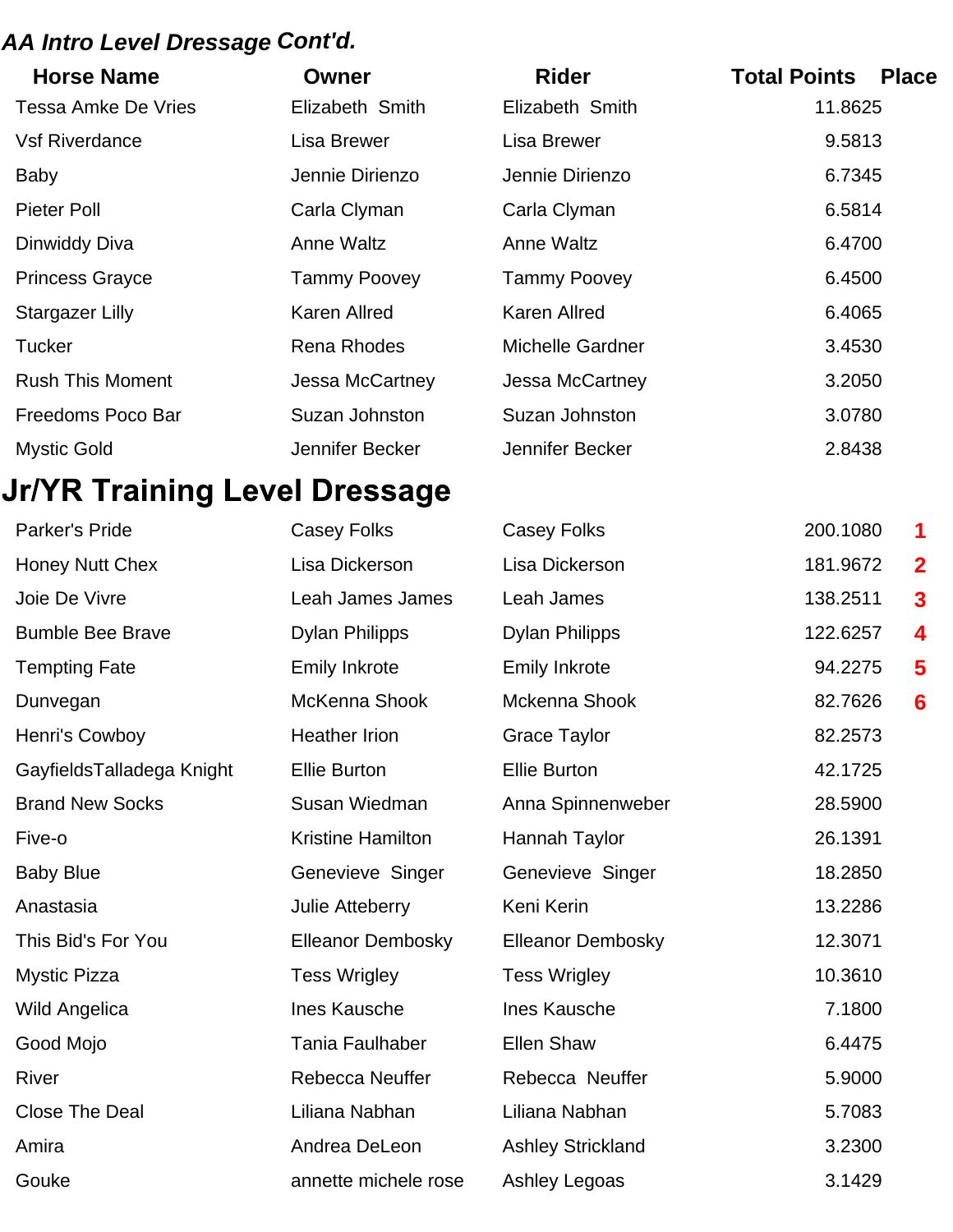#### *Jr/YR Training Level Dressage Cont'd.*

| <b>Horse Name</b>       | Owner                        | <b>Rider</b>           | <b>Total Points</b><br><b>Place</b> |
|-------------------------|------------------------------|------------------------|-------------------------------------|
| <b>Nelson</b>           | <b>Heather Lynn Hamilton</b> | Anne Schaefer          | 3.0834                              |
| <b>Moonlight Dream</b>  | <b>Charlotte Waltz</b>       | <b>Charlotte Waltz</b> | 3.0750                              |
| <b>Colored Leager</b>   | Mary K. Messinger            | Geri Messinger         | 2.8100                              |
| <b>Flojos Ultimator</b> | <b>Heather Mercer</b>        | <b>Heather Mercer</b>  | 2.7605                              |

| <b>AA Training Level Dressage</b> |                        |                       |          |                         |
|-----------------------------------|------------------------|-----------------------|----------|-------------------------|
| Ferrante                          | John Schaaf            | John Schaaf           | 295.4544 | 1                       |
| Whitfield                         | Jessica McCaskill      | Jessica McCaskill     | 291.2401 | $\overline{\mathbf{2}}$ |
| <b>Twice Informed</b>             | Kelly Kuykendall       | Kelly Kuykendall      | 188.5330 | 3                       |
| Wietske V.d. Bokkefarm            | <b>Karen Guerra</b>    | Karen Guerra          | 146.3948 | 4                       |
| Cap'n Jack                        | Carol Jackson          | Carol Jackson         | 143.8187 | 5                       |
| Mai                               | <b>Jody Morse</b>      | <b>Jody Morse</b>     | 123.2413 | 6                       |
| Leopold                           | <b>Theresa Horne</b>   | Theresa Horne         | 121.2083 |                         |
| Copernico Roy                     | Deb Webb               | Deb Webb              | 118.3498 |                         |
| Lorinda                           | <b>Kelly Grigg</b>     | <b>Kelly Grigg</b>    | 113.4687 |                         |
| Amira                             | Andrea DeLeon          | Andrea Deleon         | 110.6226 |                         |
| <b>Rush This Moment</b>           | Jessa McCartney        | Jessa Mccartney       | 95.2228  |                         |
| <b>Ulla Amazing Grace</b>         | Jean Tuttle            | Jean Tuttle           | 82.2225  |                         |
| Romeo Noir                        | Elizabeth Latz         | <b>Elizabeth Latz</b> | 82.1024  |                         |
| Dorina                            | Sara Placentra         | Sara Placentra        | 70.2551  |                         |
| Too Busy To Sleep                 | Kimberly Ipock         | Kimberly Ipock        | 67.8822  |                         |
| princess grayce                   | <b>Tammy Poovey</b>    | tammy poovey          | 63.8990  |                         |
| Anastasia                         | Julie Atteberry        | Julie Atteberry       | 63.8256  |                         |
| Fred                              | Leigh Haase            | Leigh Haase           | 60.7014  |                         |
| Image Of Canina                   | Sandy Higgins          | Sandra Higgins        | 58.5572  |                         |
| Monticello Vt                     | <b>Heather Will</b>    | <b>Heather Will</b>   | 53.9225  |                         |
| <b>Carousel Poco Soldero</b>      | <b>Emily Hickey</b>    | <b>Emily Hickey</b>   | 46.3176  |                         |
| Pyper                             | <b>Michelle Martin</b> | <b>Ellen Bradford</b> | 44.9371  |                         |
| Windwalker                        | Susan Wiedman          | <b>Allison Pappas</b> | 43.1666  |                         |
| Lucky to Bee Trew                 | Jacquelyn Acha         | Jacquelyn Acha        | 40.2756  |                         |
| Hailey's Comet                    | <b>Margaret Maher</b>  | <b>Margaret Maher</b> | 38.9781  |                         |
| King's Mount                      | <b>Ellen Bradford</b>  | <b>Ellen Bradford</b> | 34.9195  |                         |
| Weltspring                        | Nancy Love             | Nancy Love            | 33.0200  |                         |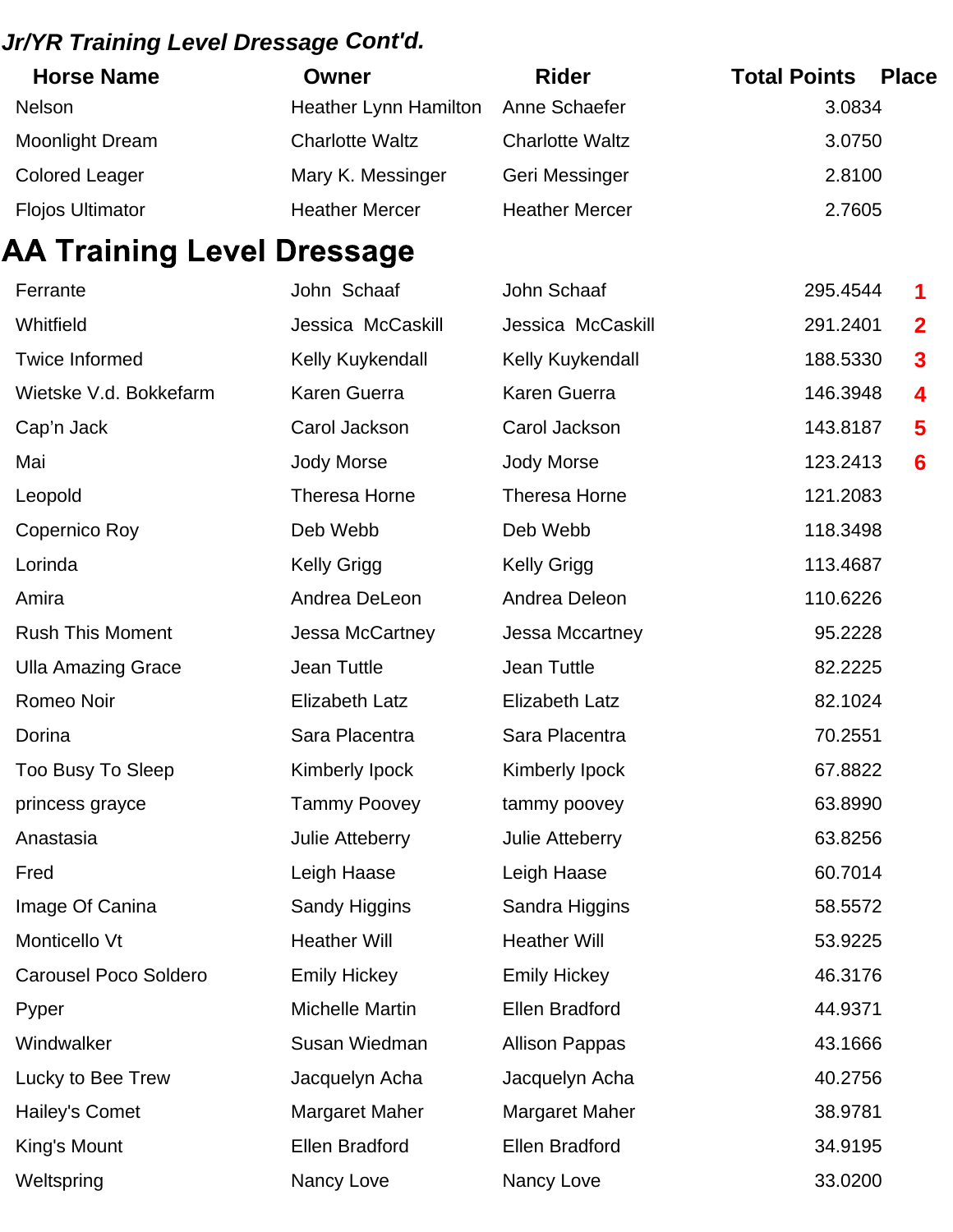## *AA Training Level Dressage Cont'd.*

| <b>Horse Name</b>        | <b>Owner</b>                | <b>Rider</b>            | <b>Total Points</b><br><b>Place</b> |
|--------------------------|-----------------------------|-------------------------|-------------------------------------|
| Claret                   | <b>Rhonda Dipple</b>        | <b>Rhonda Dipple</b>    | 30.6503                             |
| <b>Winter Saga</b>       | Carol B. Wertz              | <b>Carol Wertz</b>      | 30.0900                             |
| <b>The Usual Suspect</b> | Lysa Hodgson                | Lysa Hodgson            | 29.7700                             |
| <b>Uwharrie</b>          | <b>Cheryl Alles</b>         | <b>Cheryl Alles</b>     | 25.4160                             |
| <b>Rythum N Blues</b>    | Alice Armstrong             | Alice Armstrong         | 25.0685                             |
| Phaedra                  | Kathleen Gurley             | Kathleen Gurley         | 19.4643                             |
| Light and Truth          | <b>Bridgett Buckman</b>     | <b>Bridgett Buckman</b> | 19.3810                             |
| Magnum P.I.              | <b>Allison Hackett-Dorn</b> | Allison Hackett-dorn    | 18.9300                             |
| F.M. Montgomery          | Robert E. Price             | Robert E. Price         | 18.2825                             |
| <b>Seattle Gin</b>       | Jillian Long                | Jillian Long            | 17.6800                             |
| Regina Coeli             | <b>Gretchen Colby</b>       | <b>Gretchen Colby</b>   | 12.6875                             |
| <b>Hidden Treasure</b>   | <b>Bianca Rosso</b>         | <b>Bianca Rosso</b>     | 12.5800                             |
| El Cacheo                | Patricia Glad               | <b>Patricia Glad</b>    | 12.0121                             |
| Melodramatic             | Lesie Salbaugh              | Leslie Slabaugh         | 9.4600                              |
| Rohan                    | Eva Lynn Finlon             | Eva Lynn Finlon         | 7.5400                              |
| Godfather                | Andrea DeLeon               | Andrea Deleon           | 7.5321                              |
| <b>Skip The Paint</b>    | Jan Jacobson                | Carly Maynard           | 7.0600                              |
| Decorum                  | <b>Meredith Douthit</b>     | <b>Crystal Lee</b>      | 6.8200                              |
| <b>Rio Starr</b>         | <b>Kevin McNeilly</b>       | <b>Kevin Mcneilly</b>   | 6.7800                              |
| <b>Going Dutch</b>       | <b>Tempe Brown</b>          | <b>Tempe Brown</b>      | 6.4227                              |
| Degen                    | Kathleen Petnuch            | Kathleen Petnuch        | 3.3300                              |
| Victor De Cer            | Mary Decoursey              | Mary Decoursey          | 3.2900                              |
| Soloist                  | Elizabeth Kachmor           | Elizabeth Kachmor       | 3.2300                              |
| <b>Island Time</b>       | Sarah Crevar                | Sarah Crevar Rabb       | 3.1042                              |
| Gray Goose               | Michelle Gardner            | Michelle Gardner        | 3.0850                              |
| Oakley                   | Amy Baumgartner             | Amy Baumgartner         | 3.0300                              |
| <b>Tucker</b>            | <b>Rena Rhodes</b>          | Michelle Gardner        | 2.9270                              |
| <b>Vsf Riverdance</b>    | Lisa Brewer                 | Lisa Brewer             | 2.8854                              |

# **Training Level Dressage**

| <b>Batteries Not Included</b> | <b>Beth Falwell</b> | Leslie Bean    | 183,6600 |              |
|-------------------------------|---------------------|----------------|----------|--------------|
| Solomon                       | Johanna Fowler      | Johanna Fowler | 182.7664 |              |
| Day Dream Me                  | Jill Palombaro      | Karyn Becerra  | 136.5502 | $\mathbf{3}$ |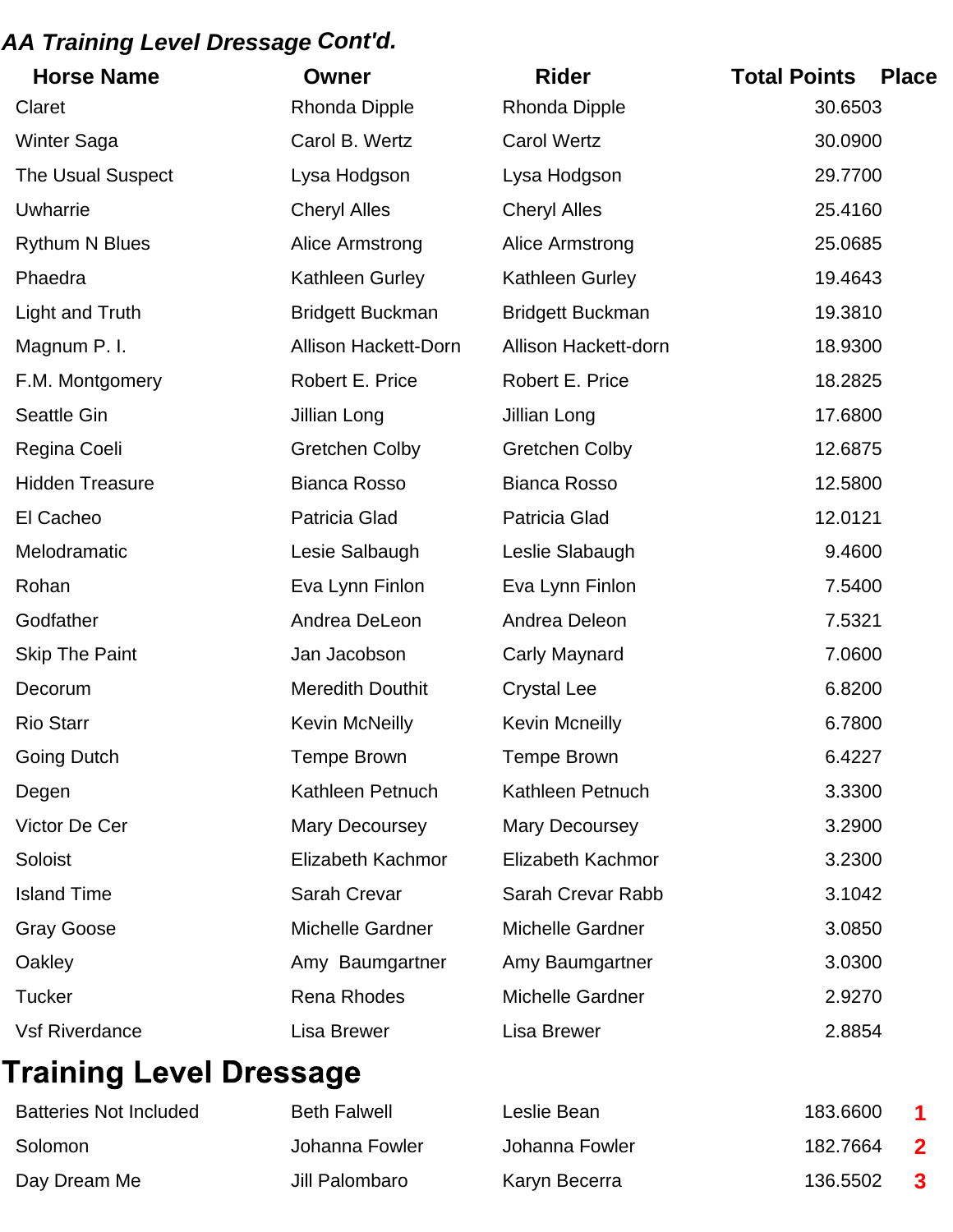#### *Training Level Dressage Cont'd.*

| <b>Horse Name</b>           | Owner                   | <b>Rider</b>              | <b>Total Points</b> | <b>Place</b>    |
|-----------------------------|-------------------------|---------------------------|---------------------|-----------------|
| <b>Brielle Vt</b>           | Heather Lynn Irion      | Heather Lynn Irion        | 71.0145             | 4               |
| Don Decorus Kai             | <b>Jennifer Newland</b> | Rebecca Vick              | 65.5686             | 5               |
| <b>Tessa Amke De Vries</b>  | Elizabeth Smith         | Rebecca Vick              | 65.2899             | 6               |
| <b>Rythum N Blues</b>       | Alice Armstrong         | Julia Dearborn            | 50.0172             |                 |
| <b>Belle Amie</b>           | <b>Meredith Wilson</b>  | <b>Meredith Wilson</b>    | 46.5207             |                 |
| <b>Grace Kelly</b>          | <b>Bonnie Gibson</b>    | <b>Bonnie Gibson</b>      | 45.7700             |                 |
| <b>Just Jack</b>            | <b>Scarlett Mullin</b>  | <b>Scarlett Mullin</b>    | 42.0478             |                 |
| Anke Fan Nytsjerk           | Karen Guerra            | <b>Shannon Montgomery</b> | 38.1694             |                 |
| Caprice                     | Robin Viscegua          | Daisy Fouts               | 36.4264             |                 |
| Carolina Thunder            | Emme Johnston           | Emme Johnston             | 36.0900             |                 |
| Julio                       | Karyn F. Becerra        | Karyn Becerra             | 33.2579             |                 |
| Diagon Alley                | Erin Honeycutt          | <b>Erin Honeycutt</b>     | 21.8964             |                 |
| Yes Virginia                | Sarah Blanchard         | Keena Mullen              | 20.5386             |                 |
| <b>Black Diamond</b>        | Kicki Nordlander        | Kicki Nordlander          | 18.5471             |                 |
| <b>Royal Treasure</b>       | <b>Allison Trill</b>    | <b>Allison Trill</b>      | 13.1065             |                 |
| Que Linda                   | <b>Vicki Kelley</b>     | <b>Vicki Kelley</b>       | 12.2500             |                 |
| Napoleon                    | Sarah Baker             | Sarah Baker               | 7.8000              |                 |
| Joie De Vivre               | Leah James James        | Lisa Gerdon               | 6.8861              |                 |
| Edmond                      | Martha S. Klopfer       | <b>Susan Hopkins</b>      | 3.5310              |                 |
| Liberace                    | Karyn Becerra           | Karyn Becerra             | 3.3300              |                 |
| <b>Mystic Gold</b>          | Jennifer Becker         | <b>Kylie Barrows</b>      | 3.2777              |                 |
| <b>Stillwaters Savannah</b> | Pamela Winters          | <b>Allison Pappas</b>     | 3.2396              |                 |
| <b>Ruby Slippers</b>        | <b>Ellen Peebles</b>    | <b>Ellen Peebles</b>      | 2.8854              |                 |
| Jr/YR First Level Dressage  |                         |                           |                     |                 |
| <b>Tempting Fate</b>        | <b>Emily Inkrote</b>    | <b>Emily Inkrote</b>      | 205.9720            | 1               |
| Symphony                    | <b>McKay Crowley</b>    | Dagney Crowley            | 170.7012            | $\mathbf{2}$    |
| <b>Wild Angelica</b>        | Ines Kausche            | Ines Kausche              | 89.0971             | 3               |
| Something Elegant           | Ashley Strickland       | <b>Ashley Strickland</b>  | 79.2813             | 4               |
| Atta Lane Sportn Sport      | <b>Kirsten Gregory</b>  | <b>Kirsten Gregory</b>    | 78.9963             | 5               |
| Zidane                      | Jordyn Dunson           | Jordyn Dunson             | 41.9471             | $6\phantom{1}6$ |
| <b>Brand New Socks</b>      | Susan Wiedman           | Anna Spinnenweber         | 40.7331             |                 |

Classic Fun **Kennedy Norris** Kennedy Norris Kennedy Norris 32.0484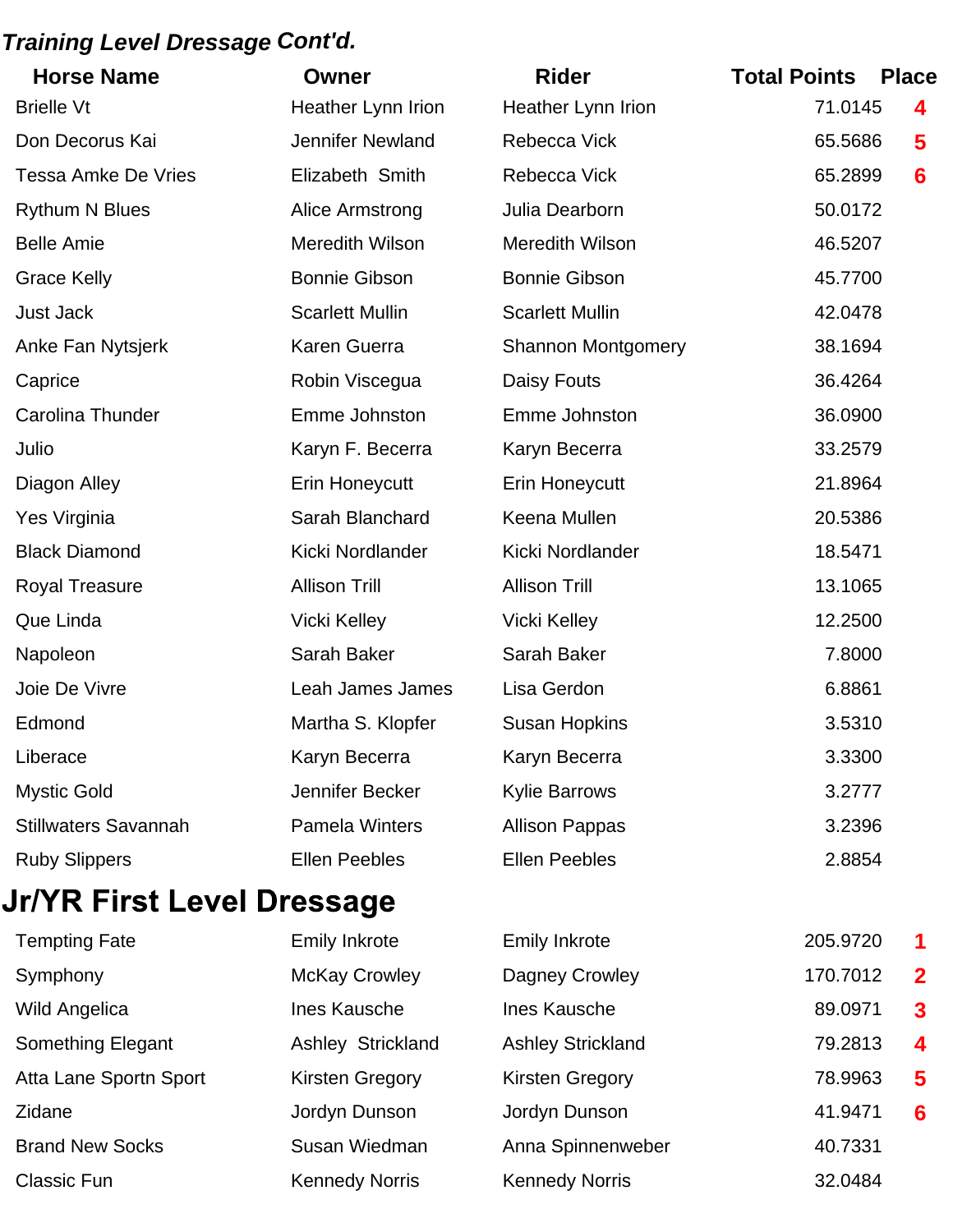## *Jr/YR First Level Dressage Cont'd.*

| <b>Horse Name</b>        | Owner                    | <b>Rider</b>             | <b>Total Points</b><br><b>Place</b> |
|--------------------------|--------------------------|--------------------------|-------------------------------------|
| <b>Chocolate Martini</b> | Maya Montani             | Maya Montani             | 27.5420                             |
| Don Alejandro            | <b>Traher Albright</b>   | Alexsandrya Albright     | 27.4382                             |
| Ripley Z                 | Janice Laube             | Daina Smith              | 15.6131                             |
| <b>Surprising Find</b>   | Karrigan Norris          | Karrigan Norris          | 13.5322                             |
| <b>Taste The Rainbow</b> | Daina Camille Smith      | Daina Smith              | 13.0630                             |
| Tuscarora                | <b>Shannon Allen</b>     | <b>Shannon Allen</b>     | 12.5794                             |
| River                    | <b>Rebecca Neuffer</b>   | Rebecca Neuffer          | 6.0862                              |
| Dunvegan                 | McKenna Shook            | Mckenna Shook            | 5.9942                              |
| Joie De Vivre            | Leah James James         | Leah James               | 5.8150                              |
| This Bid's For You       | <b>Elleanor Dembosky</b> | <b>Elleanor Dembosky</b> | 5.7069                              |
| Sandokan                 | Debi Sutton              | <b>Ellen Shaw</b>        | 2.9355                              |
| Favory Vii Anita         | Leslie Bean              | <b>Skylar Wheeler</b>    | 2.8875                              |
| <b>Honey Nutt Chex</b>   | Lisa Dickerson           | Lisa Dickerson           | 2.8276                              |

# **AA First Level Dressage**

| The Usual Suspect            | Lysa Hodgson          | Lysa Hodgson          | 198.8630 | 1              |
|------------------------------|-----------------------|-----------------------|----------|----------------|
| Plutonium                    | Amanda Teague         | Amanda Teague         | 166.5736 | $\overline{2}$ |
| Delmonico                    | <b>Mary Tompkins</b>  | <b>Mary Tompkins</b>  | 115.9445 | 3              |
| <b>WRF Viktor</b>            | Patricia Coleman      | Patricia Coleman      | 84.3631  | 4              |
| Whisper In The Wind          | Anne Cain             | Anne Cain             | 82.6602  | 5              |
| Windwalker                   | Susan Wiedman         | <b>Allison Pappas</b> | 67.9503  | 6              |
| Urietta                      | <b>Bianca Rosso</b>   | <b>Bianca Rosso</b>   | 67.1266  |                |
| <b>Rio Starr</b>             | <b>Kevin McNeilly</b> | <b>Kevin Mcneilly</b> | 54.6039  |                |
| Weltspring                   | Nancy Love            | Nancy Love            | 53.6727  |                |
| Seattle Gin                  | Jillian Long          | Jillian Long          | 53.0025  |                |
| Look Who's Truckin           | Carol Freligh         | Carol Freligh         | 46.7006  |                |
| Rohan                        | Eva Lynn Finlon       | Eva Lynn Finlon       | 43.4281  |                |
| Gevalia                      | Jo McCracken          | Jo McCracken          | 40.0025  |                |
| Fred                         | Leigh Haase           | Leigh Haase           | 38.3751  |                |
| <b>Hidden Treasure</b>       | <b>Bianca Rosso</b>   | <b>Bianca Rosso</b>   | 37.8154  |                |
| El Cacheo                    | Patricia Glad         | Patricia Glad         | 36.2926  |                |
| Remington                    | Kathryn Saunders      | Kathryn Saunders      | 32.0019  |                |
| <b>Carousel Poco Soldero</b> | <b>Emily Hickey</b>   | <b>Emily Hickey</b>   | 31.9310  |                |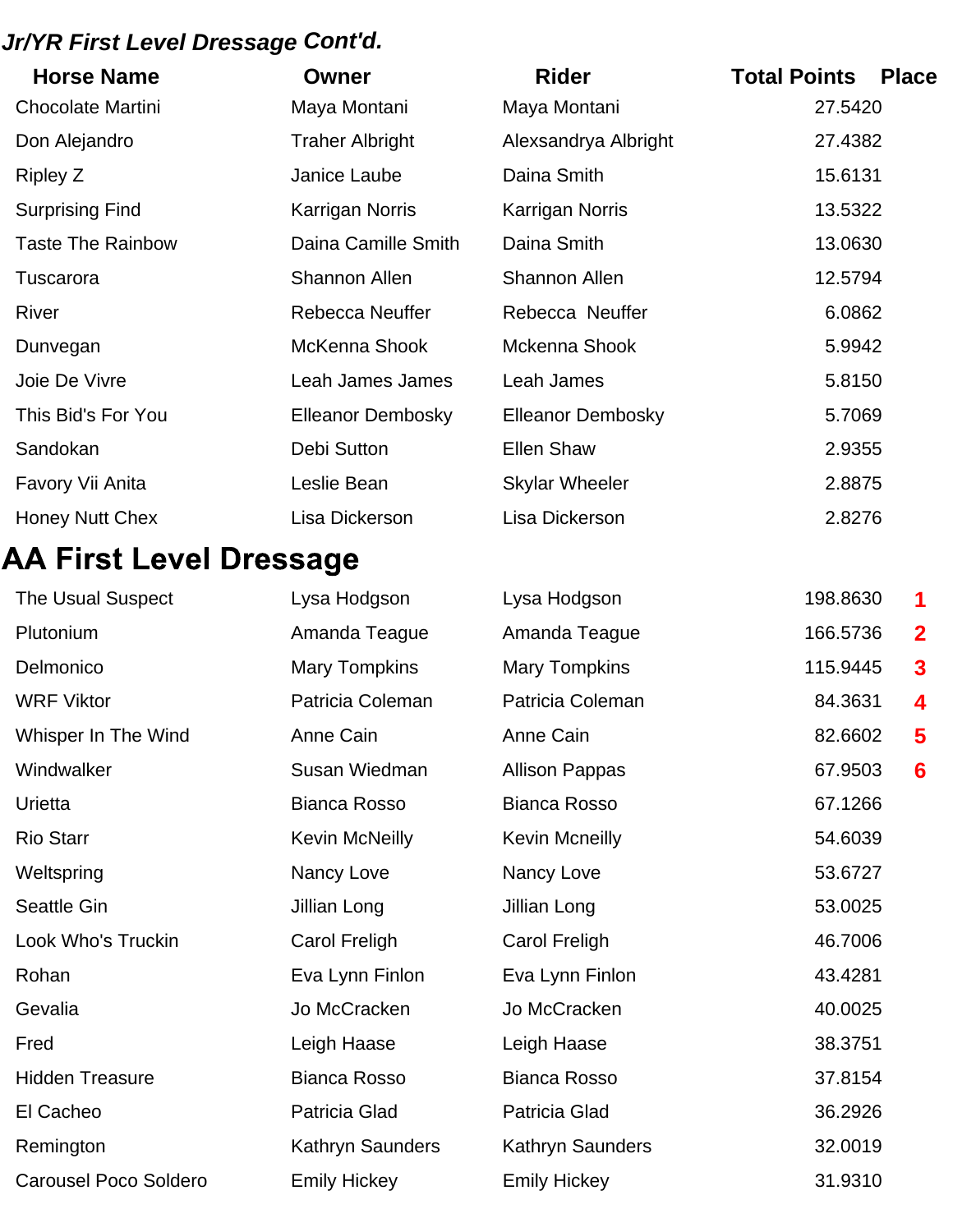#### *AA First Level Dressage Cont'd.*

| <b>Horse Name</b>         | <b>Owner</b>                | <b>Rider</b>             | <b>Total Points</b> | <b>Place</b> |
|---------------------------|-----------------------------|--------------------------|---------------------|--------------|
| Magnum P.I.               | <b>Allison Hackett-Dorn</b> | Allison Hackett-dorn     | 31.2084             |              |
| <b>Fizzie Borden</b>      | Barbara Shannahan           | Barbara Shannahan        | 27.8792             |              |
| <b>Remington Vt</b>       | <b>Barbara Linder</b>       | <b>Barbara Linder</b>    | 25.4301             |              |
| <b>Mysterious Detail</b>  | <b>Teena Middleton</b>      | <b>Teena Middleton</b>   | 24.2096             |              |
| Dartesch                  | Camilla VanLiew             | Camilla VanLiew          | 22.2662             |              |
| Monticello Vt             | <b>Heather Will</b>         | <b>Heather Will</b>      | 19.3106             |              |
| Castello                  | Vanessa Martin              | Vanessa Martin           | 17.8239             |              |
| Degen                     | Kathleen Petnuch            | Kathleen Petnuch         | 13.4828             |              |
| Phaedra                   | Kathleen Gurley             | <b>Kathleen Gurley</b>   | 12.7931             |              |
| Willy be Cool             | <b>Heather Schultz</b>      | <b>Heather Schultz</b>   | 12.6479             |              |
| Tadpole                   | <b>Dylan Philipps</b>       | <b>Meredith Philipps</b> | 12.1636             |              |
| Romeo Noir                | <b>Elizabeth Latz</b>       | <b>Elizabeth Latz</b>    | 12.1034             |              |
| Rembrandt                 | <b>Beth Bass</b>            | <b>Beth Bass</b>         | 12.0294             |              |
| <b>Ulla Amazing Grace</b> | Jean Tuttle                 | Jean Tuttle              | 11.8388             |              |
| <b>Rush This Moment</b>   | Jessa McCartney             | Jessa Mccartney          | 6.6465              |              |
| Whitfield                 | Jessica McCaskill           | Jessica McCaskill        | 6.4483              |              |
| Tango Rs                  | Sue Hall                    | Sue Hall                 | 6.4474              |              |
| Pyper                     | <b>Michelle Martin</b>      | <b>Ellen Bradford</b>    | 6.3793              |              |
| Lb Lena Royal             | Laura Dickerson             | <b>Esther Gu</b>         | 6.3276              |              |
| <b>Twice Informed</b>     | Kelly Kuykendall            | Kelly Kuykendall         | 6.3103              |              |
| Corsana                   | Jennifer Swanson            | Jennifer Swanson         | 6.2097              |              |
| Cashe'                    | <b>Cathy Fletcher</b>       | <b>Cathy Fletcher</b>    | 6.1897              |              |
| Sonny Sugar Spring        | Susan Lindemann             | Susan Lindemann          | 5.9395              |              |
| <b>Skip The Paint</b>     | Jan Jacobson                | Carly Maynard            | 5.6897              |              |
| Ima Dotted Lena           | <b>Taylor Hollern</b>       | <b>Taylor Hollern</b>    | 3.3190              |              |
| Tangled Up In Blue        | Andrea Hammer               | Andrea Hammer            | 3.2162              |              |
| Soloist                   | Elizabeth Kachmor           | Elizabeth Kachmor        | 3.1050              |              |
| Cr Wizard Of Bahz         | Susan E Davis               | Susan E Davis            | 2.7970              |              |

# **First Level Dressage**

| Keyper Of The Legacy | Melody Crist       | Trisha Dingle      | 246.3748 | $\blacktriangleleft$    |
|----------------------|--------------------|--------------------|----------|-------------------------|
| Belle Amie           | Meredith Wilson    | Meredith Wilson    | 235,8816 | $\overline{\mathbf{2}}$ |
| Brielle Vt           | Heather Lynn Irion | Heather Lynn Irion | 202.5037 | $\mathbf{3}$            |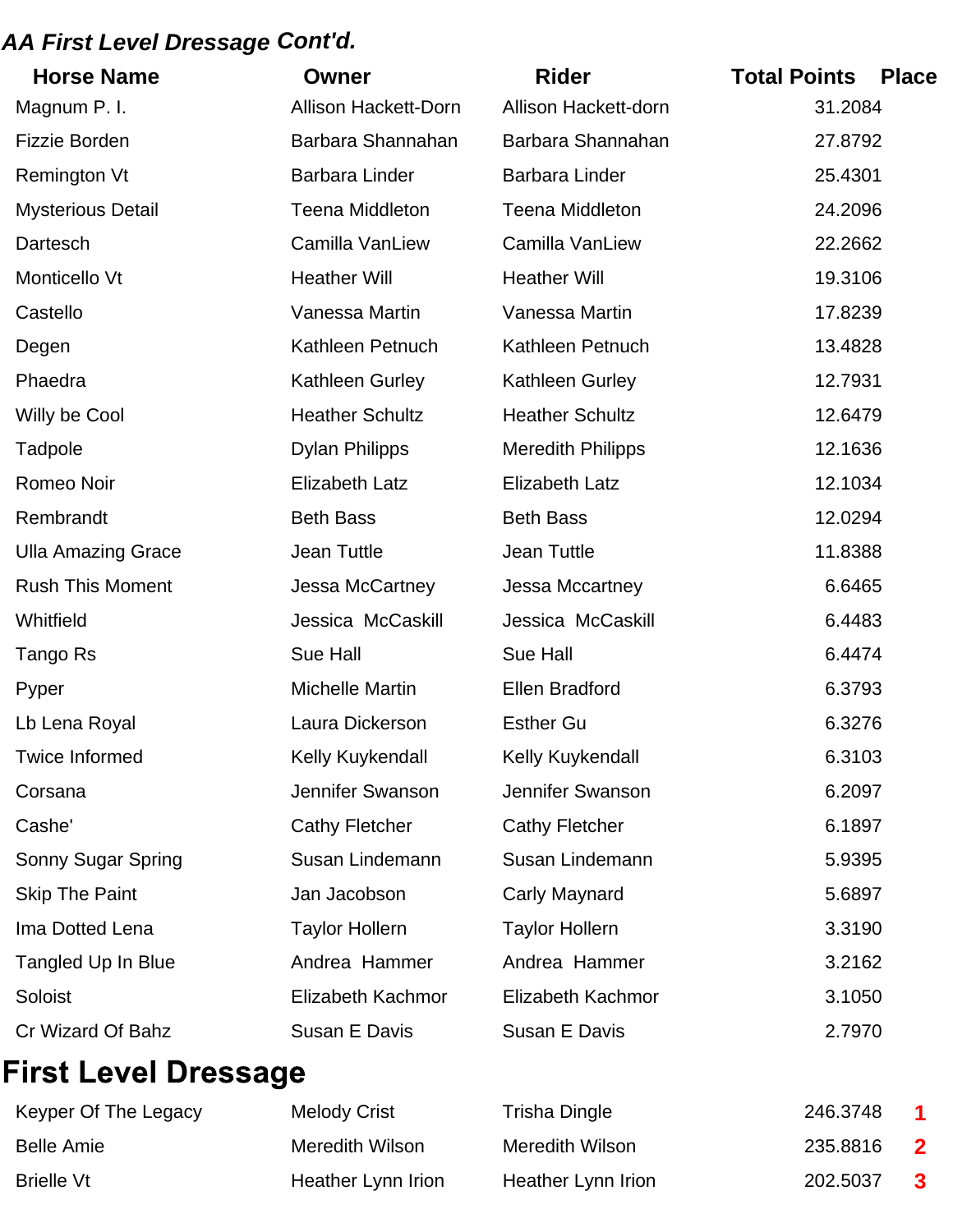#### *First Level Dressage Cont'd.*

| <b>Horse Name</b>             | Owner                   | <b>Rider</b>              | <b>Total Points</b><br><b>Place</b> |
|-------------------------------|-------------------------|---------------------------|-------------------------------------|
| <b>Royal Treasure</b>         | <b>Allison Trill</b>    | <b>Allison Trill</b>      | 196.5312<br>4                       |
| Julio                         | Karyn F. Becerra        | Karyn Becerra             | 129.9361<br>5                       |
| Stella Briljante              | Karen Guerra            | <b>Shannon Montgomery</b> | 115.1135<br>6                       |
| Free Agent                    | Susan Wiedman           | Susan Wiedman             | 95.6782                             |
| Donatella                     | <b>Pamela Winters</b>   | <b>Joy Desantis</b>       | 86.8747                             |
| Fiore'                        | Jacqui Ruse             | Jacqui Ruse               | 82.6360                             |
| <b>Grace Kelly</b>            | <b>Bonnie Gibson</b>    | <b>Bonnie Gibson</b>      | 82.4766                             |
| Don Decorus Kai               | <b>Jennifer Newland</b> | Rebecca Vick              | 63.6361                             |
| Lotza Lingh                   | Jennifer Mitchell       | Jennifer Mitchell         | 58.7755                             |
| Kayla                         | Karen Mahaffey          | Karen Mahaffey            | 57.2560                             |
| Matador                       | <b>Kit Creasy</b>       | <b>Ashley Dimmette</b>    | 56.0740                             |
| <b>Carolina Thunder</b>       | Emme Johnston           | Emme Johnston             | 45.5200                             |
| Trijntje v. d. Bokkefarm      | Karen Guerra            | <b>Stacey Hastings</b>    | 42.6200                             |
| Pepperwood Donatelli          | <b>Meredith Douthit</b> | Rebecca Vick              | 40.1690                             |
| Independence                  | Sarah Ferebee           | Sarah Ferebee             | 28.0168                             |
| Diagon Alley                  | Erin Honeycutt          | <b>Erin Honeycutt</b>     | 27.0834                             |
| Decorum                       | <b>Meredith Douthit</b> | James Koford              | 25.9107                             |
| Orkney Hp                     | Lisa Gerdon             | Lisa Gerdon               | 24.7792                             |
| <b>Bellini Sg</b>             | <b>April Shultz</b>     | <b>April Shultz</b>       | 22.8554                             |
| <b>Batteries Not Included</b> | <b>Beth Falwell</b>     | Leslie Bean               | 22.7998                             |
| Weltdancer                    | Lauren Howard           | Rebecca Vick              | 22.1813                             |
| <b>Kit Koda</b>               | Leigh R. Swanson        | Leigh Swanson             | 21.7783                             |
| Louis Phillippe               | Julie Wick              | Julie Wick                | 16.1071                             |
| Napoleon                      | Sarah Baker             | Sarah Baker               | 15.2629                             |
| Shane                         | <b>Renee Caron</b>      | <b>Renee Caron</b>        | 13.4051                             |
| Karigan                       | <b>Christine Shaner</b> | <b>Christine Shaner</b>   | 12.5214                             |
| Laureates                     | <b>Meredith Douthit</b> | Rebecca Vick              | 12.1028                             |
| Amira                         | Andrea DeLeon           | Karyn Becerra             | 10.1854                             |
| Sirah                         | <b>Meredith Douthit</b> | Rebecca Vick              | 7.1613                              |
| Marco Von Laar                | <b>Claudia Novick</b>   | <b>Claudia Novick</b>     | 7.0000                              |
| Yes Virginia                  | Sarah Blanchard         | Keena Mullen              | 7.0000                              |
| Liberace                      | Karyn Becerra           | Karyn Becerra             | 6.6103                              |
| Wish You Were Here            | Jennifer Shattuck       | Kris Hamilton             | 6.4741                              |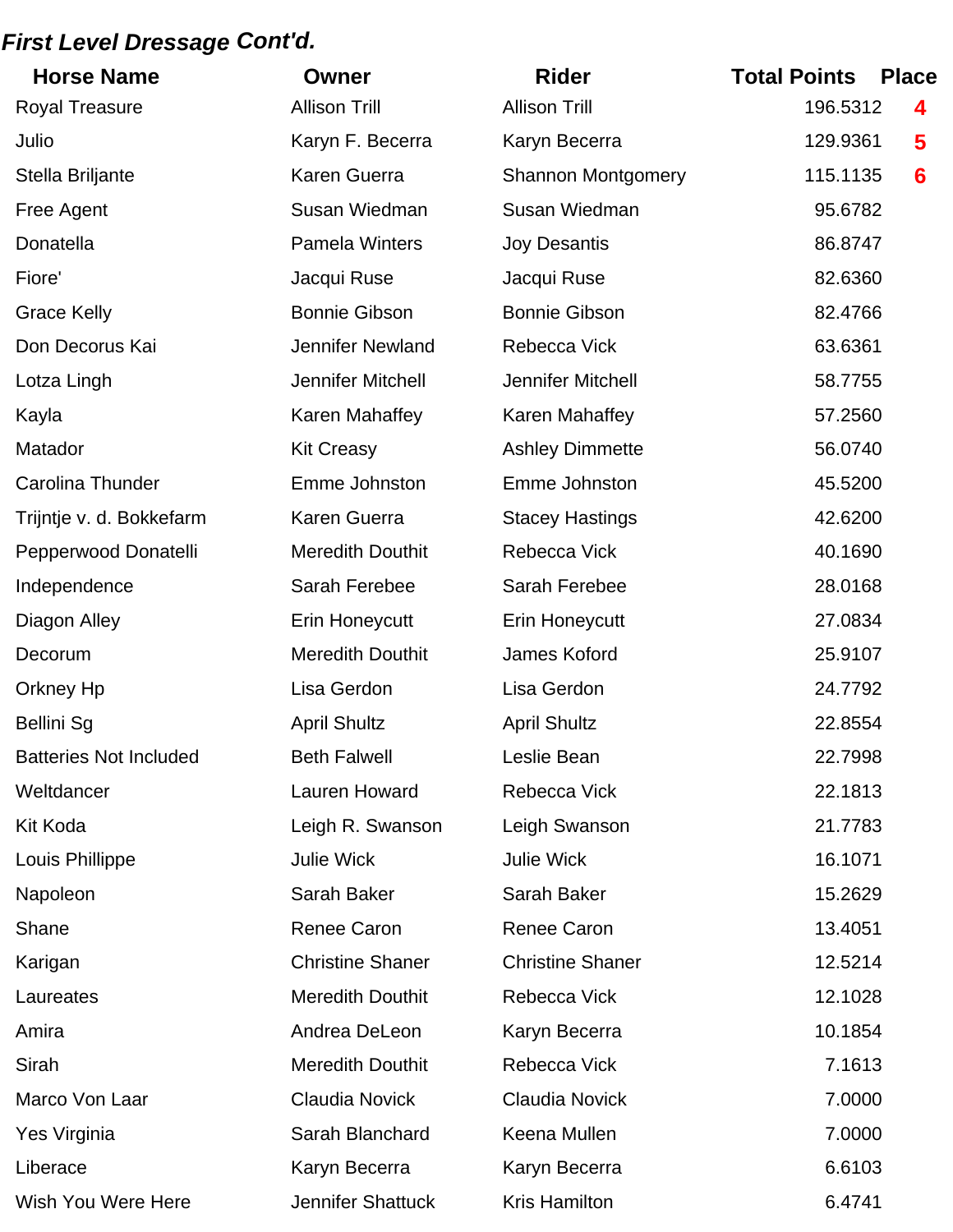#### *First Level Dressage Cont'd.*

| <b>Horse Name</b>            | Owner                  | <b>Rider</b>        | <b>Total Points</b><br><b>Place</b> |
|------------------------------|------------------------|---------------------|-------------------------------------|
| Good Mojo                    | <b>Tania Faulhaber</b> | <b>Joy Desantis</b> | 6.3262                              |
| Mad About You                | <b>Traher Albright</b> | Leslie Bean         | 5.7605                              |
| <b>Rythum N Blues</b>        | Alice Armstrong        | Julia Dearborn      | 5.7160                              |
| Woodchuck Ridge's Kellan Hit | Dawn Weniger           | Dawn Weniger        | 3.1635                              |
| <b>Wild Hearted Prince</b>   | Carla Baudoin          | Leslie Bean         | 2.9745                              |

# Jr/YR Second Level Dressage

| Ultima O.A.               | <b>Catherine Siobhan</b> | Catherine Siobhan         | 173.1240 | $\blacktriangleleft$ |
|---------------------------|--------------------------|---------------------------|----------|----------------------|
| <b>Surprising Find</b>    | <b>Karrigan Norris</b>   | <b>Karrigan Norris</b>    | 64.6914  | $\mathbf 2$          |
| Zidane                    | Jordyn Dunson            | Jordyn Dunson             | 42.2031  | $\mathbf{3}$         |
| Pyper                     | Michelle Martin          | Josiah Bryant             | 23.9158  | $\boldsymbol{4}$     |
| <b>Classic Fun</b>        | <b>Kennedy Norris</b>    | <b>Kennedy Norris</b>     | 18.4881  | 5                    |
| <b>His Royal Highness</b> | <b>Forrest Hall</b>      | <b>Forrest Hall</b>       | 16.6669  | 6                    |
| <b>Classic Sundance</b>   | <b>Traher Albright</b>   | <b>Elizabeth Albright</b> | 12.5240  |                      |
| Don Alejandro             | <b>Traher Albright</b>   | Alexsandrya Albright      | 11.4524  |                      |
| Symphony                  | <b>McKay Crowley</b>     | Dagney Crowley            | 6.0714   |                      |
| <b>Wild Angelica</b>      | Ines Kausche             | Ines Kausche              | 5.8857   |                      |

## **AA Second Level Dressage**

| Ceasar                   | Ann Turner              | Ann Turner              | 145.0770 | 1               |
|--------------------------|-------------------------|-------------------------|----------|-----------------|
| Dunraven Cody            | Alexandra Pingree       | Alexandra Pingree       | 142.1036 | $\overline{2}$  |
| <b>Whinstone Ferro</b>   | Patricia Hildreth       | Patrica Hildreth        | 94.4312  | $\mathbf{3}$    |
| Emilia MV                | Eileen S. Keipper       | Eileen Keipper          | 89.5746  | 4               |
| Dartesch                 | Camilla VanLiew         | Camilla VanLiew         | 86.1871  | 5               |
| Prestige                 | Diane Doub              | Diane Doub              | 67.0813  | $6\phantom{1}6$ |
| Corsana                  | Jennifer Swanson        | Jennifer Swanson        | 66.7103  |                 |
| Zidane                   | Jordyn Dunson           | <b>Becky Shealy</b>     | 54.7500  |                 |
| Bennigan                 | Alyse Schuver           | Alyse Schuver           | 49.5478  |                 |
| <b>Mysterious Detail</b> | <b>Teena Middleton</b>  | Teena Middleton         | 41.7411  |                 |
| Lucero                   | Meredith Wilson         | <b>Anne Brittin</b>     | 40.2481  |                 |
| Naroby                   | <b>Robert Sills</b>     | <b>Robert Sills</b>     | 36.2777  |                 |
| Remington                | <b>Kathryn Saunders</b> | <b>Kathryn Saunders</b> | 35.2334  |                 |
| Remington Vt             | <b>Barbara Linder</b>   | Barbara Linder          | 34.0494  |                 |
| Sandokan                 | Debi Sutton             | <b>Ellen Shaw</b>       | 29.2198  |                 |
|                          |                         |                         |          |                 |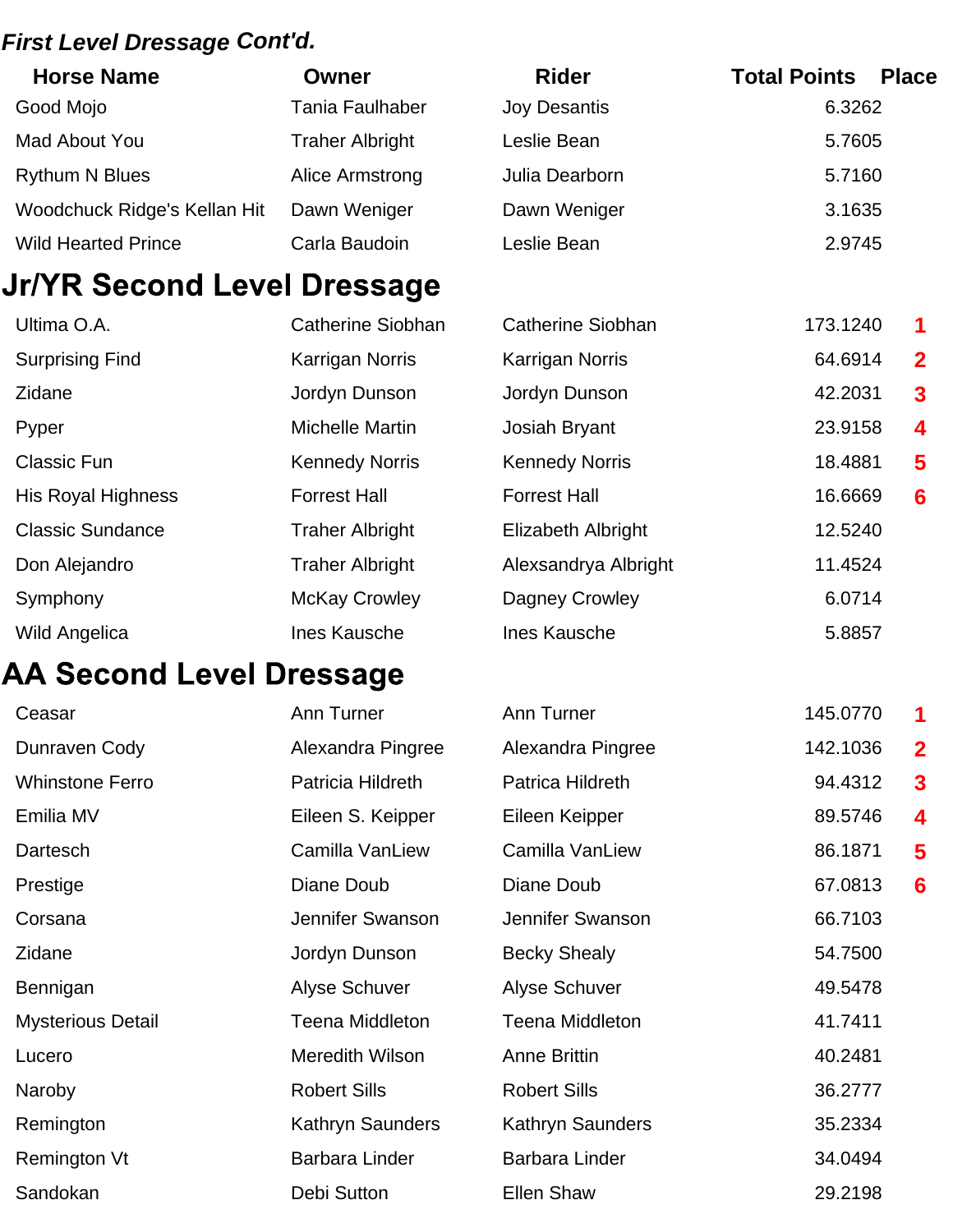## *AA Second Level Dressage Cont'd.*

| <b>Horse Name</b>  | Owner                  | <b>Rider</b>           | <b>Total Points</b><br><b>Place</b> |
|--------------------|------------------------|------------------------|-------------------------------------|
| Salsa Roja         | Melissa Johnson        | Melissa Johnson        | 28.7178                             |
| Dynamic            | Nadine Bunting         | <b>Nadine Bunting</b>  | 24.0570                             |
| Henk               | <b>Wendy Taylor</b>    | <b>Wendy Taylor</b>    | 18.5357                             |
| <b>Siam</b>        | <b>Patti Farless</b>   | <b>Patti Farless</b>   | 16.7934                             |
| Tiara Pt           | Lisa Graf              | Lisa Graf              | 15.0959                             |
| Minerva            | <b>Margaret Rogers</b> | <b>Margaret Rogers</b> | 14.5715                             |
| Willy be Cool      | <b>Heather Schultz</b> | <b>Heather Schultz</b> | 12.3390                             |
| Mon Amour Azzaro Z | Carrie Pingree         | Carrie Pingree         | 12.3072                             |
| Lb Lena Royal      | Laura Dickerson        | <b>Esther Gu</b>       | 5.8553                              |
| Franceska          | Michele E. Karwoski    | Michele Karwoski       | 2.8575                              |

# **Second Level Dressage**

| Marco Von Laar             | <b>Claudia Novick</b>    | <b>Claudia Novick</b>     | 70.5613 | 1               |
|----------------------------|--------------------------|---------------------------|---------|-----------------|
| Wish You Were Here         | <b>Jennifer Shattuck</b> | Jennifer Shattuck         | 60.9397 | $\overline{2}$  |
| Delmonico                  | <b>Mary Tompkins</b>     | Susan Wiedman             | 51.0656 | $\mathbf{3}$    |
| Kit Koda                   | Leigh R. Swanson         | Leigh Swanson             | 37.5065 | 4               |
| Vredestein                 | Diana Gambill            | <b>Jennifer Flowers</b>   | 28.5683 | 5               |
| Trijntje V.d. Bokkefarm    | Karen Guerra             | <b>Stacey Hastings</b>    | 27.7993 | $6\phantom{1}6$ |
| <b>Fizzie Borden</b>       | Barbara Shannahan        | Julia Dearborn            | 27.1600 |                 |
| Matador                    | <b>Kit Creasy</b>        | <b>Ashley Dimmette</b>    | 27.0417 |                 |
| Sirah                      | <b>Meredith Douthit</b>  | Rebecca Vick              | 25.4361 |                 |
| Julio                      | Karyn F. Becerra         | Karyn Becerra             | 22.3026 |                 |
| Regentanz                  | Claudia Novick           | <b>Claudia Novick</b>     | 20.6902 |                 |
| Favory Vii Anita           | Leslie Bean              | Leslie Bean               | 19.2405 |                 |
| Stella Briljante           | Karen Guerra             | <b>Shannon Montgomery</b> | 18.1738 |                 |
| Shane                      | <b>Renee Caron</b>       | <b>Renee Caron</b>        | 12.7764 |                 |
| Feivel                     | Lee Strief               | Laura Pendleton           | 12.6710 |                 |
| <b>Emerald Impressions</b> | <b>Collette Zimmer</b>   | <b>Collette Zimmer</b>    | 12.5000 |                 |
| Lumineux                   | Adam Gamble              | Adam Gamble               | 9.8509  |                 |
| <b>Whinstone Ferro</b>     | Patricia Hildreth        | <b>Cassidy Sitton</b>     | 9.8105  |                 |
| Fiore'                     | Jacqui Ruse              | Jacqui Ruse               | 5.6053  |                 |
| Viktor                     | <b>Kristine Hamilton</b> | Karyn Becerra             | 3.2237  |                 |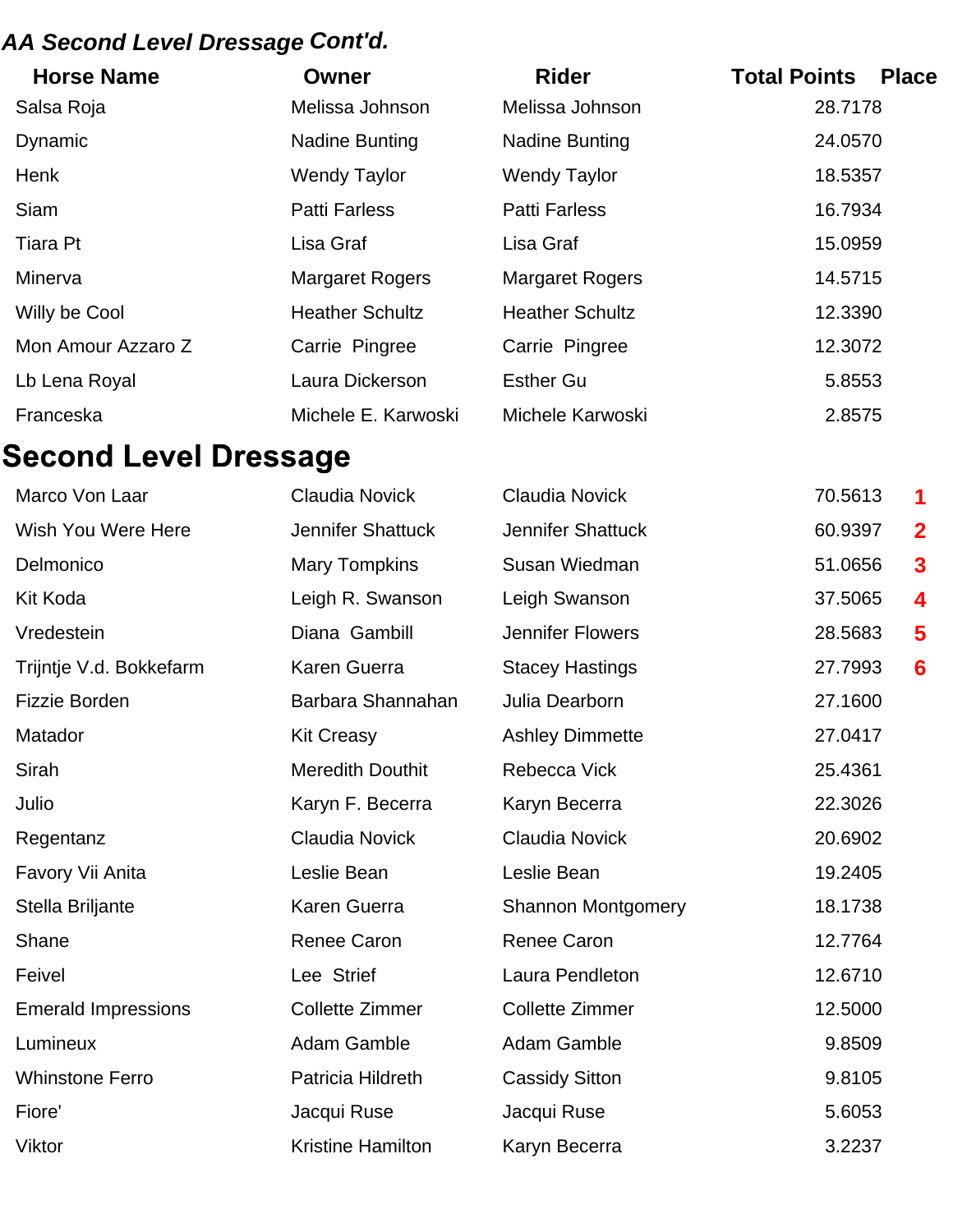| <b>Horse Name</b>                 | Owner                    | <b>Rider</b>           | <b>Total Points</b> | <b>Place</b>            |
|-----------------------------------|--------------------------|------------------------|---------------------|-------------------------|
| <b>Jr/YR Third Level Dressage</b> |                          |                        |                     |                         |
| Big Bear's Royal Finnegan         | Dawn Weniger             | Anna Weniger           | 38.9330             |                         |
| Valentino                         | Kaitlyn Lingard          | Kaitlyn Lingard        | 32.8531             | $\mathbf{2}$            |
| His Royal Highness                | <b>Forrest Hall</b>      | <b>Forrest Hall</b>    | 13.6315             |                         |
| <b>AA Third Level Dressage</b>    |                          |                        |                     |                         |
| Devotion                          | Amy L. Schaaf            | Amy Schaaf             | 157.8609            | 1                       |
| Diaz Hgf                          | <b>Kelly Farmer</b>      | <b>Kelly Farmer</b>    | 111.1062            | $\overline{2}$          |
| Phinnigan HL                      | Jennifer Fulmer          | Jennifer Fulmer        | 65.9597             | $\overline{\mathbf{3}}$ |
| Flash                             | <b>Sally Vivrette</b>    | <b>Sally Vivrette</b>  | 57.7205             | 4                       |
| Willy be Cool                     | <b>Heather Schultz</b>   | <b>Heather Schultz</b> | 56.7665             | 5                       |
| Godekin                           | Joy Cobb                 | <b>Alicia Gentile</b>  | 54.0274             | 6                       |
| Deuce                             | Jamie McDevitt           | Jamie Mcdevitt         | 44.7610             |                         |
| Henk                              | <b>Wendy Taylor</b>      | <b>Wendy Taylor</b>    | 35.2484             |                         |
| Trianero De Jama                  | Pamela Silverman         | Pamela Silverman       | 31.3462             |                         |
| Mon Amour Azzaro Z                | Carrie Pingree           | Carrie Pingree         | 29.5879             |                         |
| Sandokan                          | Debi Sutton              | <b>Ellen Shaw</b>      | 29.2619             |                         |
| Winzer 207                        | <b>Susan Walker</b>      | <b>Susan Walker</b>    | 26.8249             |                         |
| Siam                              | <b>Patti Farless</b>     | <b>Patti Farless</b>   | 25.6645             |                         |
| Lucero                            | <b>Meredith Wilson</b>   | <b>Anne Brittin</b>    | 18.6043             |                         |
| Minerva                           | <b>Margaret Rogers</b>   | <b>Margaret Rogers</b> | 12.5526             |                         |
| Zidane                            | Jordyn Dunson            | <b>Becky Shealy</b>    | 6.7821              |                         |
| Lumineux                          | Adam Gamble              | Adam Gamble            | 3.1776              |                         |
| <b>Tiara Pt</b>                   | Lisa Graf                | Lisa Graf              | 3.0912              |                         |
| Third Level Dressage              |                          |                        |                     |                         |
| Viktor                            | <b>Kristine Hamilton</b> | <b>Kris Hamilton</b>   | 174.8105            | 1                       |
| Dakota                            | <b>Brenda Duet</b>       | <b>Stacey Hastings</b> | 93.9318             | $\mathbf{2}$            |
| Regentanz                         | <b>Claudia Novick</b>    | <b>Claudia Novick</b>  | 89.7964             | $\overline{\mathbf{3}}$ |
| Gienevia                          | <b>Meredith Wilson</b>   | <b>Meredith Wilson</b> | 85.0645             | 4                       |
| Just Jake                         | Emme Johnston            | Emme Johnston          | 75.0550             | 5                       |
| Favulous                          | <b>Ellen Peebles</b>     | <b>Ellen Peebles</b>   | 56.5500             | 6                       |
| Lumineux                          | Adam Gamble              | Adam Gamble            | 25.7679             |                         |
|                                   |                          |                        |                     |                         |

Wishes Granted **Kicki Nordlander** Kicki Nordlander 22.8754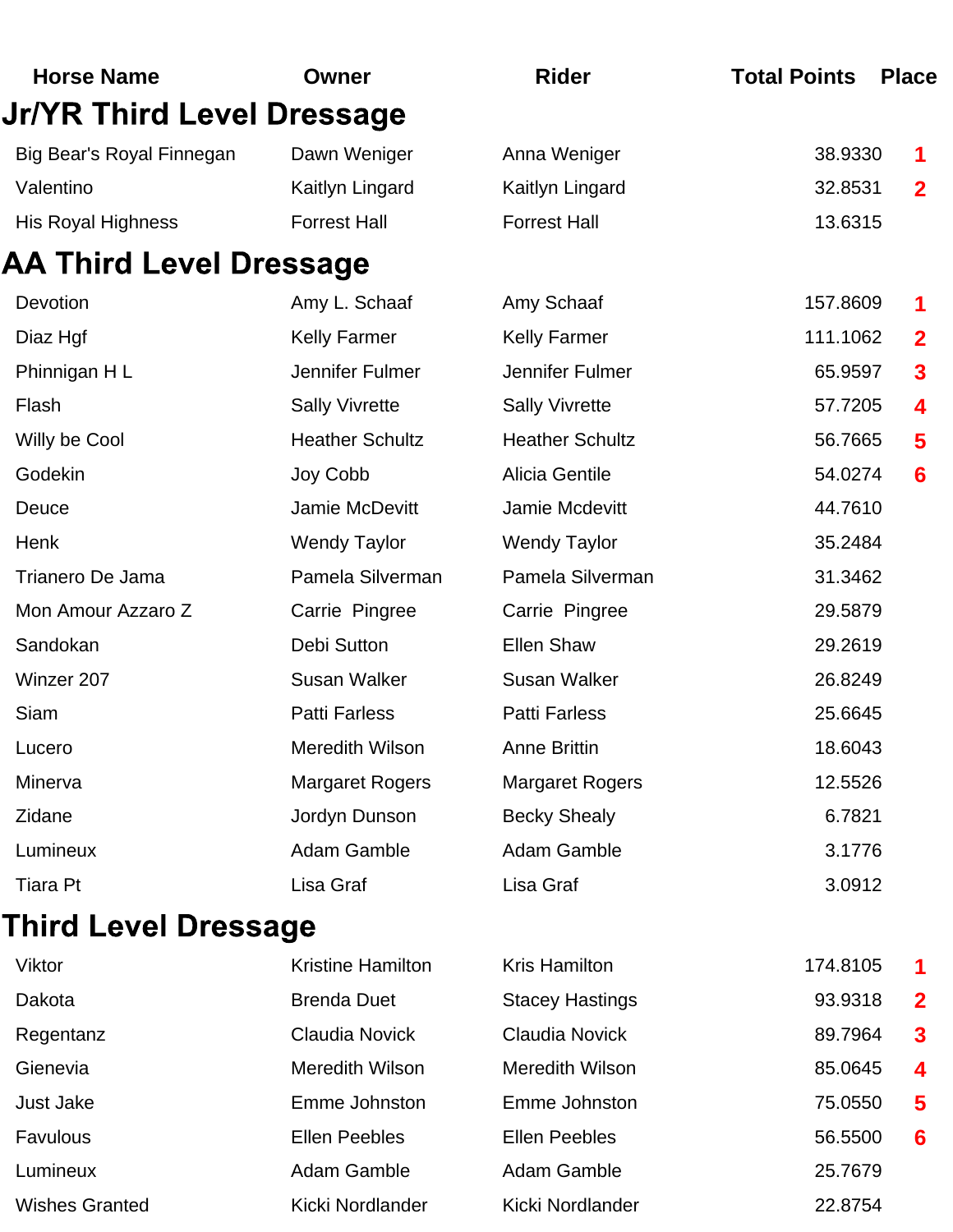## *Third Level Dressage Cont'd.*

| <b>Horse Name</b>               | Owner                      | <b>Rider</b>            | <b>Total Points</b> | <b>Place</b>   |
|---------------------------------|----------------------------|-------------------------|---------------------|----------------|
| Vredestein                      | Diana Gambill              | <b>Jennifer Flowers</b> | 13.9025             |                |
| Lucero                          | Meredith Wilson            | <b>Meredith Wilson</b>  | 12.6239             |                |
| <b>Wonderful Pearl</b>          | Jeanne Karver              | Jeanne Karver           | 12.0658             |                |
| Mischief Managed                | <b>Kara Clissold</b>       | <b>Kara Clissold</b>    | 5.9005              |                |
| Lumineux                        | Adam Gamble                | Rebecca Blikslager      | 3.5192              |                |
| <b>Business Class</b>           | Sarah Baker                | Sarah Baker             | 2.9936              |                |
| <b>AA Fourth Level Dressage</b> |                            |                         |                     |                |
| <b>Never Better Magic</b>       | <b>Cricket Gentry</b>      | <b>Cricket Gentry</b>   | 117.2791            | 1              |
| Trianero De Jama                | Pamela Silverman           | Pamela Silverman        | 92.6580             | $\overline{2}$ |
| Pallas Interagro                | <b>McKay Crowley</b>       | <b>Mckay Crowley</b>    | 74.2560             | $\mathbf{3}$   |
| Brav-o                          | Robyn Hahn                 | Robyn Hahn              | 55.1571             | 4              |
| Flash                           | <b>Sally Vivrette</b>      | <b>Sally Vivrette</b>   | 47.1744             | 5              |
| <b>Fwf Fire Emblem</b>          | Sue Smithson               | Sue Smithson            | 44.2552             | 6              |
| Universo                        | <b>Nancy Stone</b>         | Nancy Stone             | 36.8190             |                |
| <b>Zafiro Dos Cedros</b>        | Amy Bresky                 | Amy Bresky              | 25.3375             |                |
| Taffada                         | <b>Tammy Biondi</b>        | <b>Tammy Biondi</b>     | 25.1140             |                |
| Magda                           | Liz Bromberg               | Liz Bromberg            | 18.6375             |                |
| Watson                          | Dana Taylor                | Dana Taylor             | 15.1211             |                |
| Phinnigan HL                    | Jennifer Fulmer            | Jennifer Fulmer         | 12.7428             |                |
| <b>Ullyses</b>                  | Robin Hanger               | Robin Hanger            | 12.5136             |                |
| <b>Hrh Popstarr</b>             | <b>Marion Hughes-Roger</b> | <b>Michelle Martin</b>  | 12.0521             |                |
| <b>Glass Slipper</b>            | Arleene Bearak             | Arleene Bearak          | 11.0714             |                |
| Deuce                           | Jamie McDevitt             | Jamie Mcdevitt          | 5.5000              |                |
| <b>Yankee General Grant</b>     | <b>Rebecca Estes</b>       | <b>Rebecca Estes</b>    | 3.0143              |                |
| <b>Fourth Level Dressage</b>    |                            |                         |                     |                |

| <b>Genuine Gem</b>       | <b>Elizabeth Moore</b> | <b>Elizabeth Moore</b> | 111.2981 | $\blacktriangleleft$ |
|--------------------------|------------------------|------------------------|----------|----------------------|
| Don Derrick              | Dawn Weniger           | Dawn Weniger           | 95.1396  | $\mathbf{2}$         |
| Gienevia                 | <b>Meredith Wilson</b> | <b>Meredith Wilson</b> | 81.4077  | $\mathbf{3}$         |
| <b>Twinkletoes Tiara</b> | Karyn F. Becerra       | Karyn Becerra          | 61.9326  | $\boldsymbol{4}$     |
| Personality              | valerie swygert        | <b>Valerie Swygert</b> | 38.6145  | 5                    |
| Apollinaire              | Leslie Bean            | Leslie Bean            | 32.4972  | 6                    |
| Regentanz                | <b>Claudia Novick</b>  | <b>Claudia Novick</b>  | 26.6295  |                      |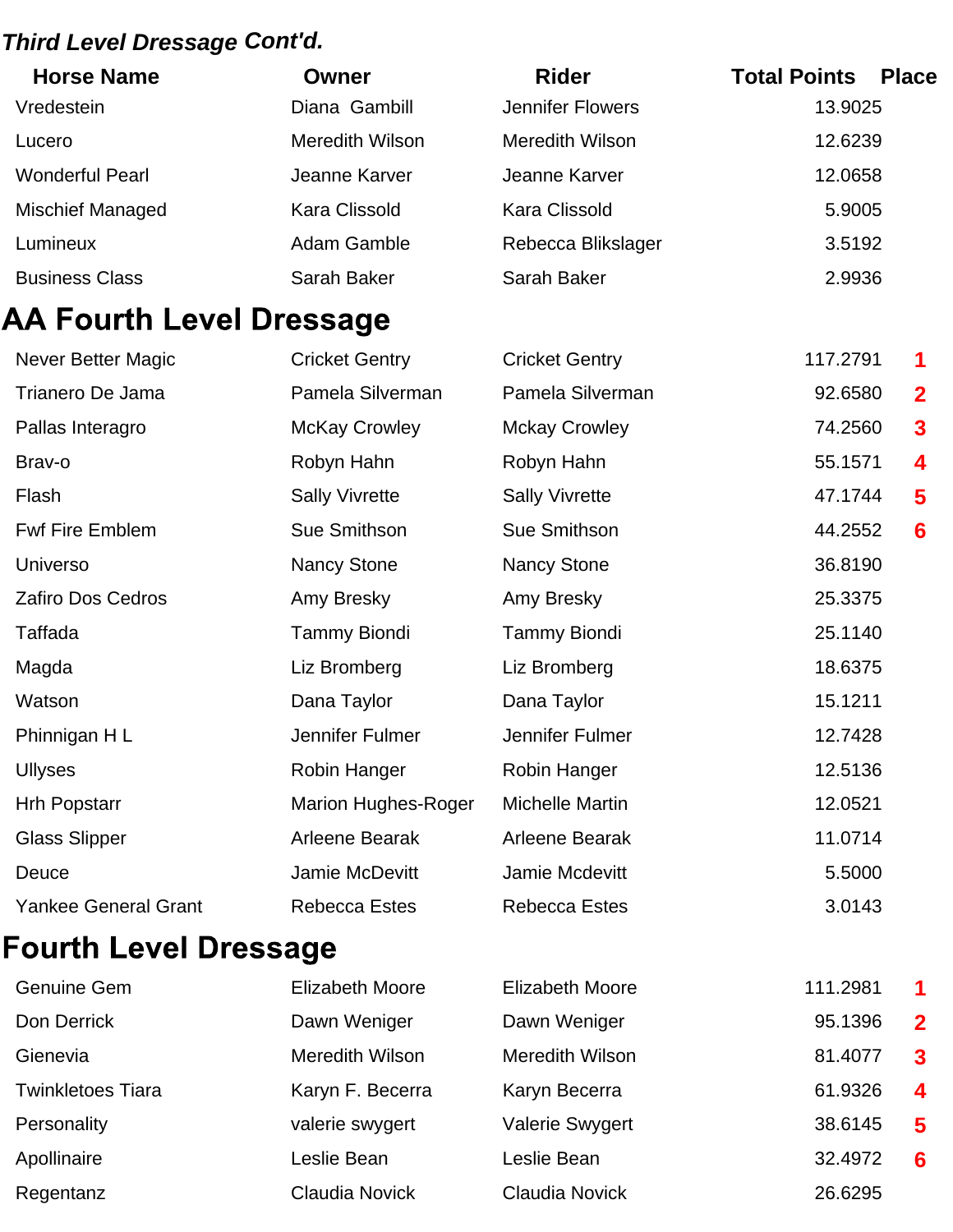#### *Fourth Level Dressage Cont'd.*

| <b>Horse Name</b>            | Owner                      | <b>Rider</b>                   | <b>Total Points</b><br><b>Place</b> |  |
|------------------------------|----------------------------|--------------------------------|-------------------------------------|--|
| Catch The Wind               | Nancy Bonar Sharpless      | <b>Nancy Bonar Sharpless</b>   | 25.6584                             |  |
| Shane                        | <b>Renee Caron</b>         | Renee Caron                    | 12.4857                             |  |
| <b>Wishes Granted</b>        | Kicki Nordlander           | Kicki Nordlander               | 9.7931                              |  |
| <b>Hrh Popstarr</b>          | <b>Marion Hughes-Roger</b> | <b>Briana Atwell</b>           | 6.3375                              |  |
| Just Jake                    | Emme Johnston              | Emme Johnston                  | 6.1857                              |  |
| Viktor                       | <b>Kristine Hamilton</b>   | <b>Kris Hamilton</b>           | 6.0135                              |  |
| Flash                        | <b>Sally Vivrette</b>      | Susan Wiedman                  | 5.7250                              |  |
| Cote D'azure                 | <b>Bridget Gibbons</b>     | <b>Bridget Gibbons-Macnair</b> | 5.6486                              |  |
| <b>YR FEI Level Dressage</b> |                            |                                |                                     |  |

| Valentino      | Kaitlyn Lingard | Kaitlyn Lingard | 31.8816 |    |
|----------------|-----------------|-----------------|---------|----|
| <b>Idolace</b> | Keni Kerin      | Keni Kerin      | 85.6907 | HM |

## AA FEI Prix St. Georges Dressage

| Ode To Joy                  | <b>Kit Creasy</b>       | <b>Kit Creasy</b>       | 96.3886 | 1                |
|-----------------------------|-------------------------|-------------------------|---------|------------------|
| Pallas Interagro            | <b>McKay Crowley</b>    | <b>Mckay Crowley</b>    | 76.0395 | $\mathbf{2}$     |
| Demaskus                    | <b>Rhonda Dretel</b>    | <b>Rhonda Dretel</b>    | 51.5943 | $\mathbf{3}$     |
| Magda                       | Liz Bromberg            | Liz Bromberg            | 51.2299 | $\boldsymbol{4}$ |
| Oklend                      | <b>Alyse Schuver</b>    | Alyse Schuver           | 29.4342 | $\sqrt{5}$       |
| Saxony                      | <b>Valerie Heckrodt</b> | <b>Valerie Heckrodt</b> | 25.6447 | 6                |
| Vaultair                    | Ann Turner              | Ann Turner              | 16.8159 |                  |
| Brav-o                      | Robyn Hahn              | Robyn Hahn              | 13.2039 |                  |
| <b>Yankee General Grant</b> | <b>Rebecca Estes</b>    | Rebecca Estes           | 2.9539  |                  |
| Murano                      | Kathleen N. Gubar       | Kathleen Gubar          | 2.9211  |                  |

## FEI Prix St. Georges Dressage

| Don Derrick          | Dawn Weniger               | Dawn Weniger           | 82.6314 | $\mathbf 1$      |
|----------------------|----------------------------|------------------------|---------|------------------|
| Damani               | Sharon Wiedmann            | <b>Tish Mastrianni</b> | 68.8881 | $\mathbf{2}$     |
| Apollinaire          | Leslie Bean                | Leslie Bean            | 57.5463 | $\mathbf{3}$     |
| Majestic Dream       | Mary Jones                 | Mary Jones             | 57.4937 | $\boldsymbol{4}$ |
| Montana              | <b>Brenda Duet</b>         | <b>Stacey Hastings</b> | 50.9803 | 5                |
| Don Valentino        | Lynn Doki                  | Lynn Doki-camina       | 47.4739 | $6 \,$           |
| <b>HRH Popstarr</b>  | <b>Marion Hughes-Roger</b> | <b>Briana Atwell</b>   | 41.5790 |                  |
| <b>Ballet-tanzer</b> | erika fleury               | Erika Fleury           | 38.5264 |                  |
| Flash                | <b>Sally Vivrette</b>      | Susan Wiedman          | 33.5720 |                  |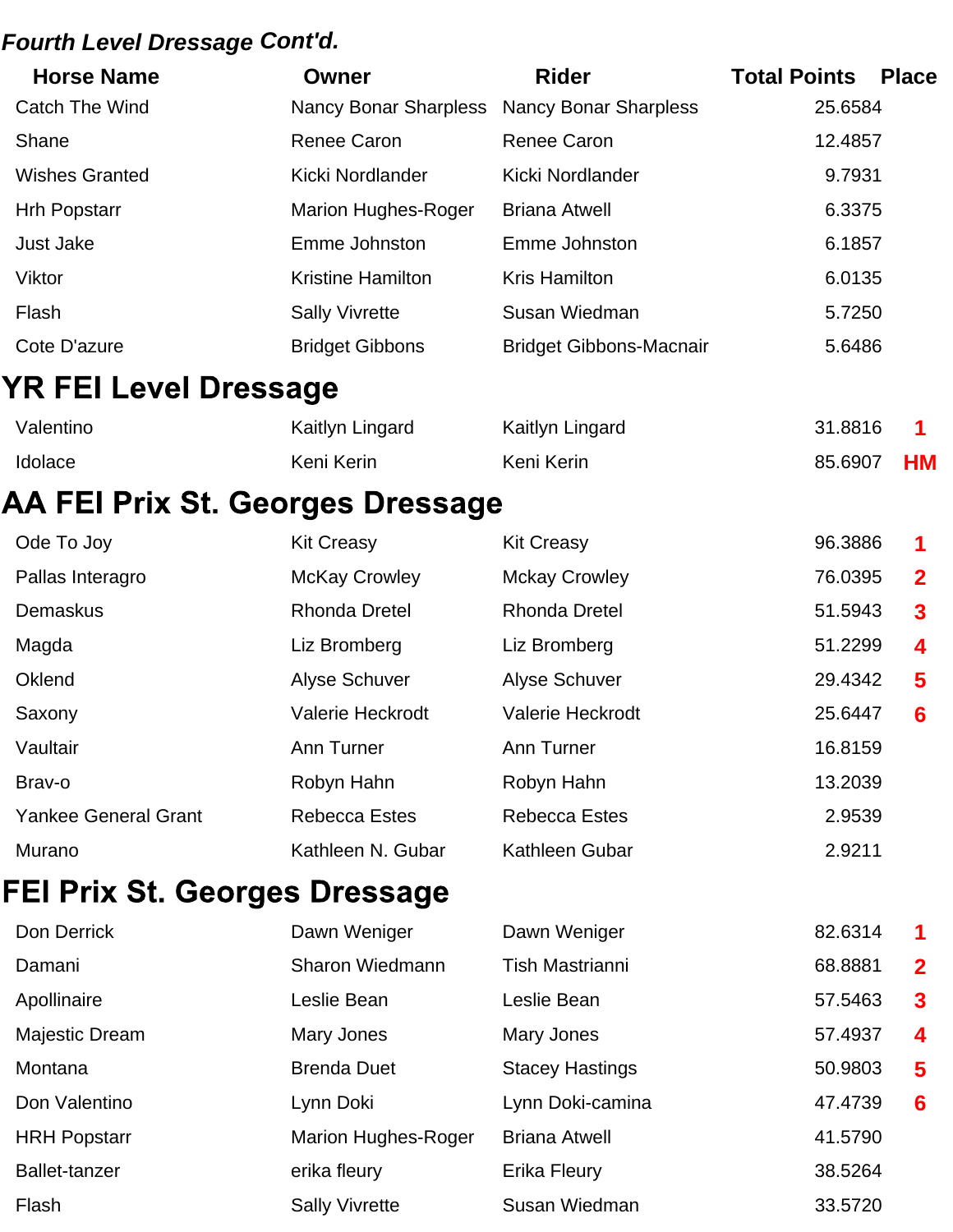#### *FEI Prix St. Georges Dressage Cont'd.*

| <b>Horse Name</b> | Owner           | <b>Rider</b>                                | <b>Total Points</b><br><b>Place</b> |
|-------------------|-----------------|---------------------------------------------|-------------------------------------|
| Free wind         | Katie Poag      | Katie Poag                                  | 13.6053                             |
| Richmond HI       |                 | Mary Haskins Gurganus Mary Haskins Gurganus | 6.9211                              |
| Shane             | Renee Caron     | Renee Caron                                 | 5.6053                              |
| Genuine Gem       | Elizabeth Moore | Elizabeth Moore                             | 3.1908                              |

#### **AA FEI Intermediare I Dressage**

| Demaskus                 | <b>Rhonda Dretel</b> | <b>Rhonda Dretel</b>    | 85.4099 | $\blacksquare$          |
|--------------------------|----------------------|-------------------------|---------|-------------------------|
| Saxony                   | Valerie Heckrodt     | <b>Valerie Heckrodt</b> | 52.2105 | $\overline{\mathbf{2}}$ |
| <b>Zafiro Dos Cedros</b> | Amy Bresky           | Amy Bresky              | 12.2829 | $\mathbf{3}$            |
| Tomorrow's Sun           | Kathleen Betzel      | Kathleen Betzel         | 11.9474 | $\overline{\mathbf{4}}$ |

#### FEI Intermediare I Dressage

| Apollinaire        | Leslie Bean        | Leslie Bean                                 | 58.7443 | $\blacksquare$   |
|--------------------|--------------------|---------------------------------------------|---------|------------------|
| Montana            | <b>Brenda Duet</b> | <b>Stacey Hastings</b>                      | 57.2237 | $\mathbf{2}$     |
| Damani             | Sharon Wiedmann    | Tish Mastrianni                             | 13.2368 | $\mathbf{3}$     |
| <b>Richmond HI</b> |                    | Mary Haskins Gurganus Mary Haskins Gurganus | 7.2237  | $\boldsymbol{4}$ |
| Free wind          | Katie Poag         | Katie Poag                                  | 6.8026  | $\sqrt{5}$       |
| Don Derrick        | Dawn Weniger       | Dawn Weniger                                | 6.7368  | 6                |

#### FEI Intermediare II/A/B Dressage

| Louis Iv        | Andrea H. Ruting  | Andrea H. Ruting | 51.3213 | $\overline{1}$          |
|-----------------|-------------------|------------------|---------|-------------------------|
| Zonnekoning     | Katie Poag        | Katie Poag       | 27.3452 | $\overline{\mathbf{2}}$ |
| Aladdin Bakkely | Meredith A Weiner | Tami Batts       | 13.5833 | $\mathbf{3}$            |

## **AA FEI Grand Prix Dressage**

| Pallas Interagro | <b>McKay Crowley</b> | <b>Mckay Crowley</b> | 5.7895 |  |
|------------------|----------------------|----------------------|--------|--|
|                  |                      |                      |        |  |

## **FEI Grand Prix Dressage**

| d' Artagnan     | Lynn Leath          | Lynn Leath       | 52.5200 | $\blacksquare$          |
|-----------------|---------------------|------------------|---------|-------------------------|
| Louis Iv        | Andrea H. Ruting    | Andrea H. Ruting | 23.3000 | $\overline{\mathbf{2}}$ |
| Radetzky        | Robin M. Brueckmann | Robin Brueckmann | 20.5500 | $\mathbf{3}$            |
| Zonnekoning     | Katie Poag          | Katie Poag       | 6.8938  | $\overline{\mathbf{4}}$ |
| Aladdin Bakkely | Meredith A Weiner   | Tami Batts       | 6.5300  | $\sqrt{5}$              |

## Jr/YR Musical Freestyle Dressage

| Ultima O.A. | Catherine Siobhan     | Catherine Siobhan     | 58.1251 |  |
|-------------|-----------------------|-----------------------|---------|--|
| Classic Fun | <b>Kennedy Norris</b> | <b>Kennedy Norris</b> | 20.1567 |  |